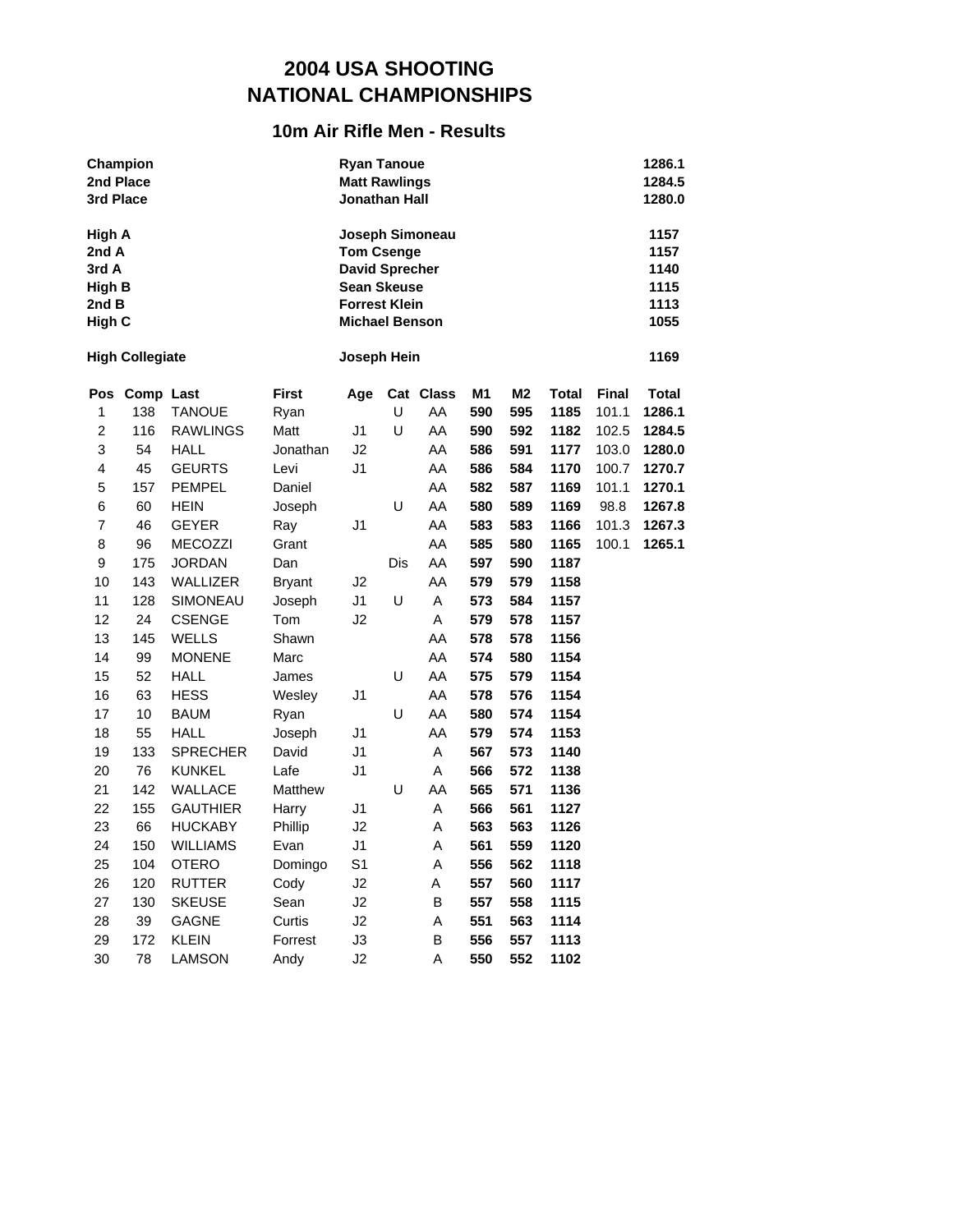|    | Pos Comp Last |                   | First   |    | Age Cat Class | M1  | M2  | Total Final | Total |
|----|---------------|-------------------|---------|----|---------------|-----|-----|-------------|-------|
| 31 | 34            | <b>FLEISCHMAN</b> | Gregory | J1 | A             | 538 | 557 | 1095        |       |
| 32 | 36            | <b>FONG</b>       | Yuman   |    | в             | 550 | 545 | 1095        |       |
| 33 | 118           | <b>RENGA</b>      | Jordan  | J2 | в             | 543 | 550 | 1093        |       |
| 34 | 27            | <b>DUBOIS</b>     | Travis  | J2 | A             | 528 | 548 | 1076        |       |
| 35 | 53            | <b>HALL</b>       | Joe     | S1 | В             | 532 | 544 | 1076        |       |
| 36 | 151           | <b>YOUNG</b>      | lan     | J3 | A             | 540 | 536 | 1076        |       |
| 37 | 13            | <b>BENSON</b>     | Michael | J1 | С             | 522 | 533 | 1055        |       |
| 38 | 64            | <b>HINES</b>      | Caleb   | J2 | C             | 523 | 527 | 1050        |       |
| 39 | 51            | <b>HALL</b>       | Jacob   | J3 | C             | 506 | 518 | 1024        |       |
| 40 | 87            | <b>MACNEAL</b>    | Aaron   | J2 | С             | 514 | 505 | 1019        |       |
|    |               |                   |         |    |               |     |     |             |       |

### **10m Air Rifle Junior Men - Results**

| Champion |                                                                                                                                                                                                                          |                                                                                                                                                                                                                                                                                                                                                                                                                                          |                                                                                                                                                                                                                                      |                                                                                                                                                                                                                                                    |        |                                                                                                                                                                                                                                                                                                                |                                                                                                                                                                             |                                                                                                                                                                             |                                                                                                                                                                                                      | 1284.8<br>1277.9<br>1269.7                      |
|----------|--------------------------------------------------------------------------------------------------------------------------------------------------------------------------------------------------------------------------|------------------------------------------------------------------------------------------------------------------------------------------------------------------------------------------------------------------------------------------------------------------------------------------------------------------------------------------------------------------------------------------------------------------------------------------|--------------------------------------------------------------------------------------------------------------------------------------------------------------------------------------------------------------------------------------|----------------------------------------------------------------------------------------------------------------------------------------------------------------------------------------------------------------------------------------------------|--------|----------------------------------------------------------------------------------------------------------------------------------------------------------------------------------------------------------------------------------------------------------------------------------------------------------------|-----------------------------------------------------------------------------------------------------------------------------------------------------------------------------|-----------------------------------------------------------------------------------------------------------------------------------------------------------------------------|------------------------------------------------------------------------------------------------------------------------------------------------------------------------------------------------------|-------------------------------------------------|
|          |                                                                                                                                                                                                                          |                                                                                                                                                                                                                                                                                                                                                                                                                                          |                                                                                                                                                                                                                                      |                                                                                                                                                                                                                                                    |        |                                                                                                                                                                                                                                                                                                                |                                                                                                                                                                             |                                                                                                                                                                             |                                                                                                                                                                                                      | 1158<br>1113                                    |
|          |                                                                                                                                                                                                                          | <b>First</b>                                                                                                                                                                                                                                                                                                                                                                                                                             | Age                                                                                                                                                                                                                                  |                                                                                                                                                                                                                                                    |        | M <sub>1</sub>                                                                                                                                                                                                                                                                                                 | M <sub>2</sub>                                                                                                                                                              | <b>Total</b>                                                                                                                                                                | <b>Final</b>                                                                                                                                                                                         | <b>Total</b>                                    |
| 115      | <b>RAWLINGS</b>                                                                                                                                                                                                          | Matt                                                                                                                                                                                                                                                                                                                                                                                                                                     | J1                                                                                                                                                                                                                                   |                                                                                                                                                                                                                                                    | AA     | 590                                                                                                                                                                                                                                                                                                            | 592                                                                                                                                                                         | 1182                                                                                                                                                                        | 102.8                                                                                                                                                                                                | 1284.8                                          |
| 54       | <b>HALL</b>                                                                                                                                                                                                              |                                                                                                                                                                                                                                                                                                                                                                                                                                          | J2                                                                                                                                                                                                                                   |                                                                                                                                                                                                                                                    | AA     | 586                                                                                                                                                                                                                                                                                                            | 591                                                                                                                                                                         | 1177                                                                                                                                                                        | 100.9                                                                                                                                                                                                | 1277.9                                          |
|          |                                                                                                                                                                                                                          | Levi                                                                                                                                                                                                                                                                                                                                                                                                                                     |                                                                                                                                                                                                                                      |                                                                                                                                                                                                                                                    |        |                                                                                                                                                                                                                                                                                                                |                                                                                                                                                                             |                                                                                                                                                                             |                                                                                                                                                                                                      | 1269.7                                          |
|          |                                                                                                                                                                                                                          | Ray                                                                                                                                                                                                                                                                                                                                                                                                                                      |                                                                                                                                                                                                                                      |                                                                                                                                                                                                                                                    |        |                                                                                                                                                                                                                                                                                                                |                                                                                                                                                                             |                                                                                                                                                                             |                                                                                                                                                                                                      | 1266.6                                          |
|          |                                                                                                                                                                                                                          |                                                                                                                                                                                                                                                                                                                                                                                                                                          |                                                                                                                                                                                                                                      |                                                                                                                                                                                                                                                    |        |                                                                                                                                                                                                                                                                                                                |                                                                                                                                                                             |                                                                                                                                                                             |                                                                                                                                                                                                      | 1258.1                                          |
|          |                                                                                                                                                                                                                          |                                                                                                                                                                                                                                                                                                                                                                                                                                          |                                                                                                                                                                                                                                      |                                                                                                                                                                                                                                                    |        |                                                                                                                                                                                                                                                                                                                |                                                                                                                                                                             |                                                                                                                                                                             |                                                                                                                                                                                                      | 1256.2                                          |
|          |                                                                                                                                                                                                                          |                                                                                                                                                                                                                                                                                                                                                                                                                                          |                                                                                                                                                                                                                                      |                                                                                                                                                                                                                                                    |        |                                                                                                                                                                                                                                                                                                                |                                                                                                                                                                             |                                                                                                                                                                             |                                                                                                                                                                                                      | 1254.6                                          |
|          |                                                                                                                                                                                                                          |                                                                                                                                                                                                                                                                                                                                                                                                                                          |                                                                                                                                                                                                                                      |                                                                                                                                                                                                                                                    |        |                                                                                                                                                                                                                                                                                                                |                                                                                                                                                                             |                                                                                                                                                                             |                                                                                                                                                                                                      | 1253.4                                          |
|          |                                                                                                                                                                                                                          |                                                                                                                                                                                                                                                                                                                                                                                                                                          |                                                                                                                                                                                                                                      |                                                                                                                                                                                                                                                    |        |                                                                                                                                                                                                                                                                                                                |                                                                                                                                                                             |                                                                                                                                                                             |                                                                                                                                                                                                      |                                                 |
|          |                                                                                                                                                                                                                          |                                                                                                                                                                                                                                                                                                                                                                                                                                          |                                                                                                                                                                                                                                      |                                                                                                                                                                                                                                                    |        |                                                                                                                                                                                                                                                                                                                |                                                                                                                                                                             |                                                                                                                                                                             |                                                                                                                                                                                                      |                                                 |
|          |                                                                                                                                                                                                                          |                                                                                                                                                                                                                                                                                                                                                                                                                                          |                                                                                                                                                                                                                                      |                                                                                                                                                                                                                                                    |        |                                                                                                                                                                                                                                                                                                                |                                                                                                                                                                             |                                                                                                                                                                             |                                                                                                                                                                                                      |                                                 |
|          |                                                                                                                                                                                                                          |                                                                                                                                                                                                                                                                                                                                                                                                                                          |                                                                                                                                                                                                                                      |                                                                                                                                                                                                                                                    |        |                                                                                                                                                                                                                                                                                                                |                                                                                                                                                                             |                                                                                                                                                                             |                                                                                                                                                                                                      |                                                 |
|          |                                                                                                                                                                                                                          |                                                                                                                                                                                                                                                                                                                                                                                                                                          |                                                                                                                                                                                                                                      |                                                                                                                                                                                                                                                    |        |                                                                                                                                                                                                                                                                                                                |                                                                                                                                                                             |                                                                                                                                                                             |                                                                                                                                                                                                      |                                                 |
|          |                                                                                                                                                                                                                          |                                                                                                                                                                                                                                                                                                                                                                                                                                          |                                                                                                                                                                                                                                      |                                                                                                                                                                                                                                                    |        |                                                                                                                                                                                                                                                                                                                |                                                                                                                                                                             |                                                                                                                                                                             |                                                                                                                                                                                                      |                                                 |
|          |                                                                                                                                                                                                                          |                                                                                                                                                                                                                                                                                                                                                                                                                                          |                                                                                                                                                                                                                                      |                                                                                                                                                                                                                                                    |        |                                                                                                                                                                                                                                                                                                                |                                                                                                                                                                             |                                                                                                                                                                             |                                                                                                                                                                                                      |                                                 |
|          |                                                                                                                                                                                                                          |                                                                                                                                                                                                                                                                                                                                                                                                                                          |                                                                                                                                                                                                                                      |                                                                                                                                                                                                                                                    |        |                                                                                                                                                                                                                                                                                                                |                                                                                                                                                                             |                                                                                                                                                                             |                                                                                                                                                                                                      |                                                 |
|          |                                                                                                                                                                                                                          |                                                                                                                                                                                                                                                                                                                                                                                                                                          |                                                                                                                                                                                                                                      |                                                                                                                                                                                                                                                    |        |                                                                                                                                                                                                                                                                                                                |                                                                                                                                                                             |                                                                                                                                                                             |                                                                                                                                                                                                      |                                                 |
|          |                                                                                                                                                                                                                          |                                                                                                                                                                                                                                                                                                                                                                                                                                          |                                                                                                                                                                                                                                      |                                                                                                                                                                                                                                                    |        |                                                                                                                                                                                                                                                                                                                |                                                                                                                                                                             |                                                                                                                                                                             |                                                                                                                                                                                                      |                                                 |
|          |                                                                                                                                                                                                                          |                                                                                                                                                                                                                                                                                                                                                                                                                                          |                                                                                                                                                                                                                                      |                                                                                                                                                                                                                                                    |        |                                                                                                                                                                                                                                                                                                                |                                                                                                                                                                             |                                                                                                                                                                             |                                                                                                                                                                                                      |                                                 |
|          |                                                                                                                                                                                                                          |                                                                                                                                                                                                                                                                                                                                                                                                                                          |                                                                                                                                                                                                                                      |                                                                                                                                                                                                                                                    |        |                                                                                                                                                                                                                                                                                                                |                                                                                                                                                                             |                                                                                                                                                                             |                                                                                                                                                                                                      |                                                 |
|          |                                                                                                                                                                                                                          |                                                                                                                                                                                                                                                                                                                                                                                                                                          |                                                                                                                                                                                                                                      |                                                                                                                                                                                                                                                    |        |                                                                                                                                                                                                                                                                                                                |                                                                                                                                                                             |                                                                                                                                                                             |                                                                                                                                                                                                      |                                                 |
|          |                                                                                                                                                                                                                          |                                                                                                                                                                                                                                                                                                                                                                                                                                          |                                                                                                                                                                                                                                      |                                                                                                                                                                                                                                                    |        |                                                                                                                                                                                                                                                                                                                |                                                                                                                                                                             |                                                                                                                                                                             |                                                                                                                                                                                                      |                                                 |
|          |                                                                                                                                                                                                                          |                                                                                                                                                                                                                                                                                                                                                                                                                                          |                                                                                                                                                                                                                                      |                                                                                                                                                                                                                                                    |        |                                                                                                                                                                                                                                                                                                                |                                                                                                                                                                             |                                                                                                                                                                             |                                                                                                                                                                                                      |                                                 |
|          |                                                                                                                                                                                                                          |                                                                                                                                                                                                                                                                                                                                                                                                                                          |                                                                                                                                                                                                                                      |                                                                                                                                                                                                                                                    |        |                                                                                                                                                                                                                                                                                                                |                                                                                                                                                                             |                                                                                                                                                                             |                                                                                                                                                                                                      |                                                 |
|          |                                                                                                                                                                                                                          |                                                                                                                                                                                                                                                                                                                                                                                                                                          |                                                                                                                                                                                                                                      |                                                                                                                                                                                                                                                    |        |                                                                                                                                                                                                                                                                                                                |                                                                                                                                                                             |                                                                                                                                                                             |                                                                                                                                                                                                      |                                                 |
|          |                                                                                                                                                                                                                          |                                                                                                                                                                                                                                                                                                                                                                                                                                          |                                                                                                                                                                                                                                      |                                                                                                                                                                                                                                                    |        |                                                                                                                                                                                                                                                                                                                |                                                                                                                                                                             |                                                                                                                                                                             |                                                                                                                                                                                                      |                                                 |
|          |                                                                                                                                                                                                                          |                                                                                                                                                                                                                                                                                                                                                                                                                                          |                                                                                                                                                                                                                                      |                                                                                                                                                                                                                                                    |        |                                                                                                                                                                                                                                                                                                                |                                                                                                                                                                             |                                                                                                                                                                             |                                                                                                                                                                                                      |                                                 |
|          | 2nd Place<br>3rd Place<br>High J <sub>2</sub><br>High J3<br>45<br>46<br>143<br>128<br>63<br>24<br>55<br>133<br>76<br>155<br>66<br>150<br>120<br>130<br>39<br>172<br>78<br>34<br>118<br>27<br>151<br>13<br>64<br>51<br>87 | Comp Last<br><b>GEURTS</b><br><b>GEYER</b><br>WALLIZER<br>SIMONEAU<br><b>HESS</b><br><b>CSENGE</b><br><b>HALL</b><br><b>SPRECHER</b><br><b>KUNKEL</b><br><b>GAUTHIER</b><br><b>HUCKABY</b><br><b>WILLIAMS</b><br><b>RUTTER</b><br><b>SKEUSE</b><br><b>GAGNE</b><br><b>KLEIN</b><br><b>LAMSON</b><br><b>FLEISCHMAN</b><br><b>RENGA</b><br><b>DUBOIS</b><br><b>YOUNG</b><br><b>BENSON</b><br><b>HINES</b><br><b>HALL</b><br><b>MACNEAL</b> | Jonathan<br><b>Bryant</b><br>Joseph<br>Wesley<br>Tom<br>Joseph<br>David<br>Lafe<br>Harry<br>Phillip<br>Evan<br>Cody<br>Sean<br>Curtis<br>Forrest<br>Andy<br>Gregory<br>Jordan<br>Travis<br>lan<br>Michael<br>Caleb<br>Jacob<br>Aaron | J <sub>1</sub><br>J <sub>1</sub><br>J2<br>J <sub>1</sub><br>J <sub>1</sub><br>J2<br>J <sub>1</sub><br>J <sub>1</sub><br>J <sub>1</sub><br>J1<br>J2<br>J1<br>J2<br>J2<br>J2<br>J3<br>J2<br>J <sub>1</sub><br>J2<br>J2<br>J3<br>J1<br>J2<br>J3<br>J2 | U<br>U | <b>Matt Rawlings</b><br><b>Jonathan Hall</b><br><b>Levi Geurts</b><br><b>Bryant Wallizer</b><br><b>Forrest Klein</b><br>Cat Class<br>AA<br>AA<br>AA<br>A<br>AA<br>A<br>AA<br>A<br>A<br>Α<br>Α<br>Α<br>Α<br>B<br>A<br>B<br>A<br>Α<br>B<br>A<br>Α<br>$\mathsf C$<br>$\mathsf{C}$<br>$\mathsf{C}$<br>$\mathsf{C}$ | 586<br>583<br>579<br>573<br>578<br>579<br>579<br>567<br>566<br>566<br>563<br>561<br>557<br>557<br>551<br>556<br>550<br>538<br>543<br>528<br>540<br>522<br>523<br>506<br>514 | 584<br>583<br>579<br>584<br>576<br>578<br>574<br>573<br>572<br>561<br>563<br>559<br>560<br>558<br>563<br>557<br>552<br>557<br>550<br>548<br>536<br>533<br>527<br>518<br>505 | 1170<br>1166<br>1158<br>1157<br>1154<br>1157<br>1153<br>1140<br>1138<br>1127<br>1126<br>1120<br>1117<br>1115<br>1114<br>1113<br>1102<br>1095<br>1093<br>1076<br>1076<br>1055<br>1050<br>1024<br>1019 | 99.7<br>100.6<br>100.1<br>99.2<br>100.6<br>96.4 |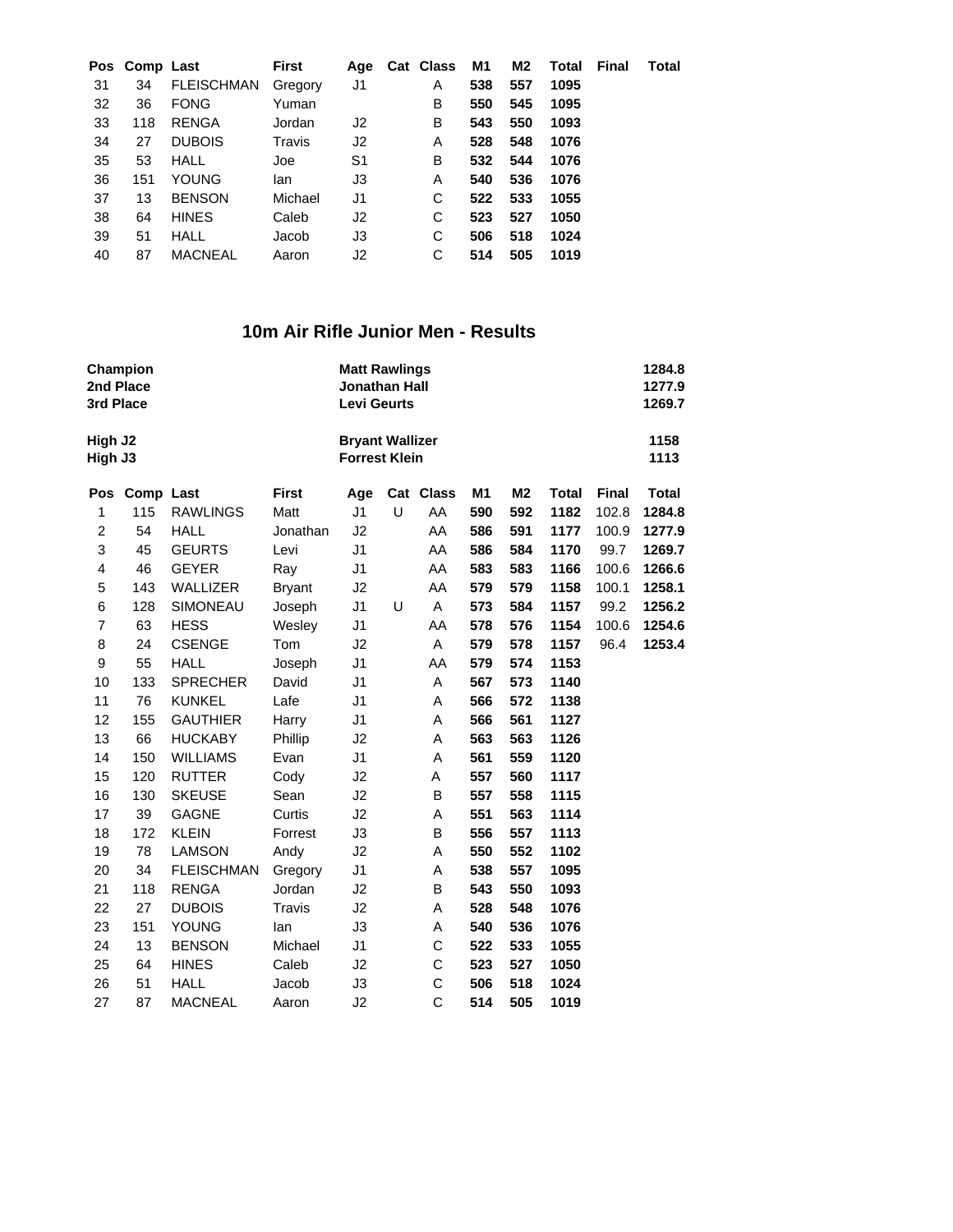## **NATIONAL CHAMPIONSHIPS**

### **10m Air Rifle Women - Results**

| 2nd Place<br>3rd Place                              | Champion                                      |                            |                 | Sarah Bergman<br><b>Jamie Beyerle</b><br><b>Amber Darland</b>                     |           |                   |                |     |              |              |      | 891.9<br>887.6<br>884.6         |
|-----------------------------------------------------|-----------------------------------------------|----------------------------|-----------------|-----------------------------------------------------------------------------------|-----------|-------------------|----------------|-----|--------------|--------------|------|---------------------------------|
| High A<br>2nd A<br>3rd A<br><b>High B</b><br>High D |                                               |                            |                 | Dana Philen<br><b>Taylor Beard</b><br><b>Brittany Hess</b><br><b>Kathryn Furr</b> |           | Jennifer Lorenzen |                |     |              |              |      | 773<br>764<br>763<br>753<br>738 |
|                                                     | <b>High Collegiate</b><br><b>High Visitor</b> |                            |                 | <b>Kari Baldwin</b><br>Natalia Zamora                                             |           |                   |                |     |              |              |      | 783<br>771                      |
| Pos                                                 | <b>Comp Last</b>                              |                            | <b>First</b>    | Age                                                                               |           | Cat Class         | M <sub>1</sub> | M2  | <b>Total</b> | <b>Final</b> | SΟ   | <b>Total</b>                    |
| 1                                                   | 173                                           | <b>BERGMAN</b>             | Sarah           |                                                                                   | WU        | A                 | 395            | 394 | 789          | 102.9        |      | 891.9                           |
| $\overline{c}$                                      | 15                                            | <b>BEYERLE</b>             | Jamie           | J <sub>1</sub>                                                                    | WU        | AA                | 397            | 388 | 785          | 102.6        |      | 887.6                           |
| 3                                                   | 25                                            | DARLAND                    | Amber           |                                                                                   | W         | AA                | 393            | 392 | 785          | 99.6         |      | 884.6                           |
| 4                                                   | 6                                             | <b>BALDWIN</b>             | Kari            |                                                                                   | WU        | AA                | 388            | 395 | 783          | 101.3        | 10.5 | 884.3                           |
| 5                                                   | 148                                           | <b>WIGGER</b>              | Deena           |                                                                                   | W         | AA                | 392            | 391 | 783          | 101.3        | 10.2 | 884.3                           |
| 6                                                   | 179                                           | <b>TIDMORE</b>             | Elizabeth       | J1                                                                                | WU        | AA                | 389            | 389 | 778          | 101.2        |      | 879.2                           |
| $\overline{7}$                                      | 38                                            | <b>GABRIEL</b>             | Casey           | J2                                                                                | W         | AA                | 387            | 388 | 775          | 101.3        |      | 876.3                           |
| 8                                                   | 30                                            | <b>ELSASS</b>              | Mary            |                                                                                   | W         | AA                | 390            | 390 | 780          | 93.4         |      | 873.4                           |
| 9                                                   | 84                                            | LORENZEN                   | Jennifer        | J1                                                                                | WU        | A                 | 387            | 386 | 773          |              |      |                                 |
| 10                                                  | 164                                           | <b>ZAMORA</b>              | Natalia         | J2                                                                                | <b>WV</b> | AA                | 384            | 387 | 771          |              |      |                                 |
| 11                                                  | 109                                           | <b>PASON</b>               | Jennifer        | J2                                                                                | W         | AA                | 388            | 383 | 771          |              |      |                                 |
| 12                                                  | 165                                           | <b>MONCADA</b>             | Alix            | J2                                                                                | <b>WV</b> | AA                | 388            | 383 | 771          |              |      |                                 |
| 13                                                  | 18                                            | <b>BOHREN</b>              | Michelle        |                                                                                   | W         | AA                | 377            | 392 | 769          |              |      |                                 |
| 14                                                  | 67                                            | <b>JEFFRIES</b>            | Amanda          | J2                                                                                | W         | AA                | 385            | 382 | 767          |              |      |                                 |
| 15                                                  | 110                                           | <b>PHILEN</b>              | Dana            | J2                                                                                | W         | Α                 | 379            | 385 | 764          |              |      |                                 |
| 16                                                  | 12                                            | <b>BEARD</b>               | Taylor          | J2                                                                                | W         | Α                 | 381            | 382 | 763          |              |      |                                 |
| 17                                                  | 80                                            | <b>LEMONS</b>              | lla             | J1                                                                                | W         | AA                | 384            | 379 | 763          |              |      |                                 |
| 18                                                  | 174                                           | <b>CHROSTOWSK Kimberly</b> |                 | J1                                                                                | W         | A                 | 382            | 380 | 762          |              |      |                                 |
| 19                                                  | $\overline{2}$                                | <b>ANGELI</b>              | Leslie          | J2                                                                                | W         | Α                 | 378            | 382 | 760          |              |      |                                 |
| 20                                                  | 89                                            | <b>MARSHALL</b>            | Jennifer        | J1                                                                                | WU        | Α                 | 378            | 382 | 760          |              |      |                                 |
| 21                                                  | 156                                           | <b>KRAMER</b>              | Sarah           |                                                                                   | WU        | AA                | 382            | 376 | 758          |              |      |                                 |
| 22                                                  | 58                                            | <b>HARRINGTON</b>          | Katherine       | J1                                                                                | W         | Α                 | 378            | 377 | 755          |              |      |                                 |
| 23                                                  | 132                                           | <b>SOWASH</b>              | Amy             | J1                                                                                | WU        | AA                | 381            | 373 | 754          |              |      |                                 |
| 24                                                  | 62                                            | <b>HESS</b>                | <b>Brittany</b> | J3                                                                                | W         | В                 | 376            | 377 | 753          |              |      |                                 |
| 25                                                  | 95                                            | <b>MCMILLIN</b>            | Audrey          | J1                                                                                | W         | AA                | 377            | 373 | 750          |              |      |                                 |
| 26                                                  | 166                                           | <b>ALCAZAR</b>             | Brisa           | J3                                                                                | WV        | Α                 | 368            | 376 | 744          |              |      |                                 |
| 27                                                  | 37                                            | <b>FURR</b>                | Kathryn         | J <sub>1</sub>                                                                    | W         | Ε                 | 365            | 373 | 738          |              |      |                                 |
| 28                                                  | 129                                           | <b>SKEUSE</b>              | Ashley          | J <sub>1</sub>                                                                    | W         | А                 | 371            | 367 | 738          |              |      |                                 |
| 29                                                  | 170                                           | <b>SHAFFER</b>             | Alexandra       | J2                                                                                | W         | B                 | 370            | 362 | 732          |              |      |                                 |
| 30                                                  | 59                                            | HARRINGTON                 | Kristie         | J2                                                                                | W         | B                 | 370            | 360 | 730          |              |      |                                 |
| 31                                                  | 56                                            | <b>HANOVER</b>             | Karen           | S <sub>1</sub>                                                                    | W         | А                 | 362            | 357 | 719          |              |      |                                 |
| 32                                                  | 69                                            | <b>JONES</b>               | <b>Brittany</b> | J2                                                                                | W         | E                 | 361            | 353 | 714          |              |      |                                 |
| 33                                                  | 26                                            | <b>DERISI</b>              | Carly           | J3                                                                                | W         | D                 | 351            | 356 | 707          |              |      |                                 |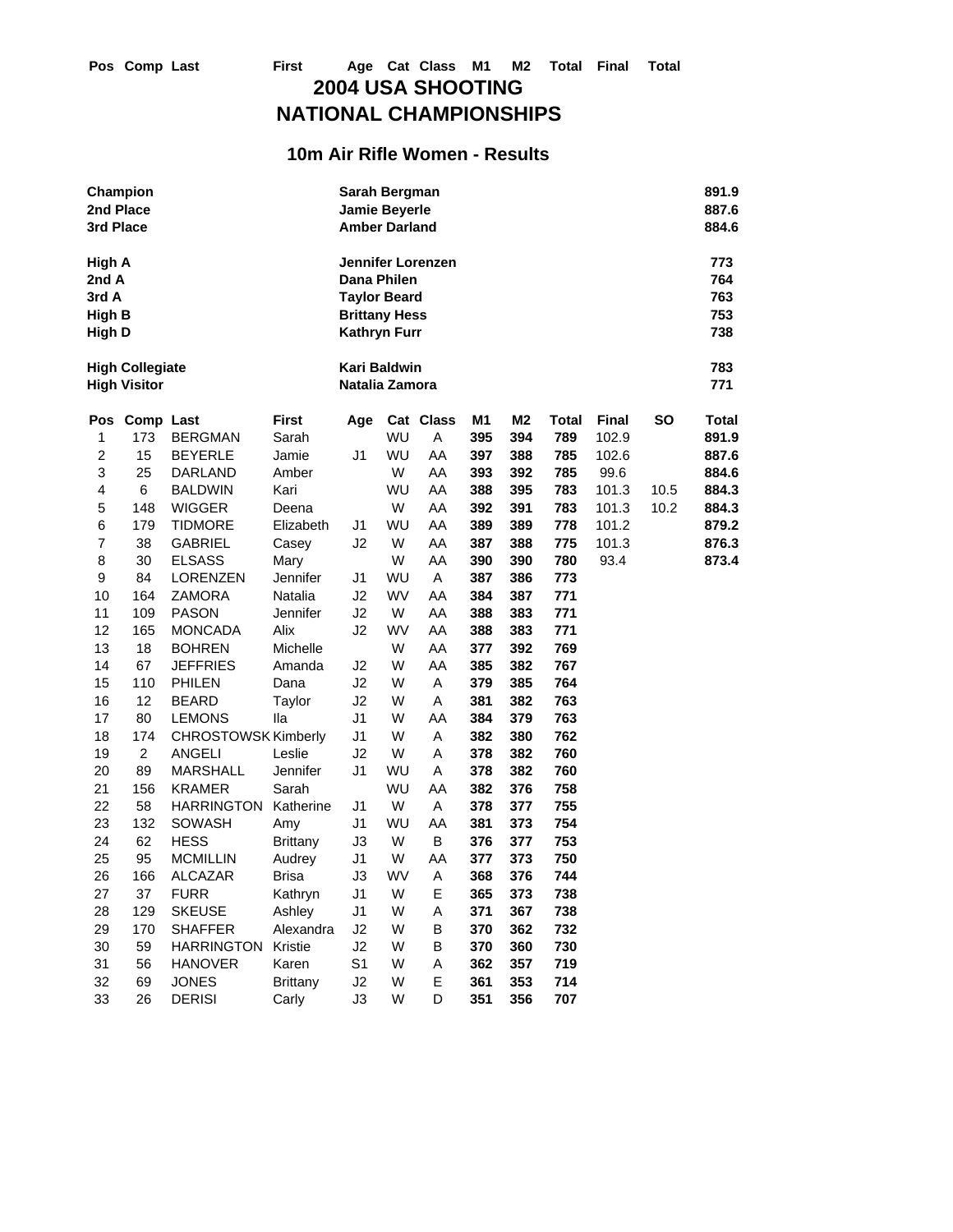|                                | Pos Comp Last  |                            | <b>First</b><br>10m Air Rifle Junior Women - Results | Age                                           |           | Cat Class                | M <sub>1</sub> | M <sub>2</sub> | <b>Total</b> | <b>Final</b> | <b>Total</b> |                         |
|--------------------------------|----------------|----------------------------|------------------------------------------------------|-----------------------------------------------|-----------|--------------------------|----------------|----------------|--------------|--------------|--------------|-------------------------|
| 2nd Place<br>3rd Place         | Champion       |                            |                                                      | Jamie Beyerle<br><b>Casey Gabriel</b>         |           | <b>Elizabeth Tidmore</b> |                |                |              |              |              | 887.9<br>881.0<br>887.3 |
| High J <sub>2</sub><br>High J3 |                |                            |                                                      | <b>Jennifer Pason</b><br><b>Brittany Hess</b> |           |                          |                |                |              |              |              | 771<br>753              |
| Pos                            | Comp Last      |                            | <b>First</b>                                         | Age                                           |           | Cat Class                | M <sub>1</sub> | M <sub>2</sub> | <b>Total</b> | <b>Final</b> |              | Total                   |
| 1                              | 15             | <b>BEYERLE</b>             | Jamie                                                | J <sub>1</sub>                                | WU        | AA                       | 397            | 388            | 785          | 102.9        |              | 887.9                   |
| $\overline{2}$                 | 179            | <b>TIDMORE</b>             | Elizabeth                                            | J <sub>1</sub>                                | WU        | AA                       | 389            | 389            | 778          | 103.0        |              | 881.0                   |
| 3                              | 38             | <b>GABRIEL</b>             | Casey                                                | J2                                            | W         | AA                       | 387            | 388            | 775          | 102.3        |              | 877.3                   |
| 4                              | 84             | <b>LORENZEN</b>            | Jennifer                                             | J <sub>1</sub>                                | WU        | Α                        | 387            | 386            | 773          | 101.2        |              | 874.2                   |
| 5                              | 109            | <b>PASON</b>               | Jennifer                                             | J2                                            | W         | AA                       | 388            | 383            | 771          | 100.1        |              | 871.1                   |
| 6                              | 67             | <b>JEFFRIES</b>            | Amanda                                               | J2                                            | W         | AA                       | 385            | 382            | 767          | 101.2        |              | 868.2                   |
| $\overline{7}$                 | 12             | <b>BEARD</b>               | Taylor                                               | J2                                            | W         | Α                        | 381            | 382            | 763          | 99.1         |              | 862.1                   |
| 8                              | 110            | <b>PHILEN</b>              | Dana                                                 | J2                                            | W         | Α                        | 379            | 385            | 764          | 96.2         |              | 860.2                   |
| 9                              | 164            | <b>ZAMORA</b>              | <b>Natalia</b>                                       | J2                                            | <b>WV</b> | AA                       | 384            | 387            | 771          |              |              |                         |
| 10                             | 165            | <b>MONCADA</b>             | Alix                                                 | J2                                            | <b>WV</b> | AA                       | 388            | 383            | 771          |              |              |                         |
| 11                             | 80             | <b>LEMONS</b>              | lla                                                  | J <sub>1</sub>                                | W         | AA                       | 384            | 379            | 763          |              |              |                         |
| 12                             | 174            | <b>CHROSTOWSK Kimberly</b> |                                                      | J1                                            | W         | Α                        | 382            | 380            | 762          |              |              |                         |
| 13                             | $\overline{2}$ | <b>ANGELI</b>              | Leslie                                               | J2                                            | W         | A                        | 378            | 382            | 760          |              |              |                         |
| 14                             | 89             | <b>MARSHALL</b>            | Jennifer                                             | J <sub>1</sub>                                | WU        | Α                        | 378            | 382            | 760          |              |              |                         |
| 15                             | 58             | <b>HARRINGTON</b>          | Katherine                                            | J1                                            | W         | Α                        | 378            | 377            | 755          |              |              |                         |
| 16                             | 132            | <b>SOWASH</b>              | Amy                                                  | J1                                            | WU        | AA                       | 381            | 373            | 754          |              |              |                         |
| 17                             | 62             | <b>HESS</b>                | <b>Brittany</b>                                      | J3                                            | W         | B                        | 376            | 377            | 753          |              |              |                         |
| 18                             | 95             | <b>MCMILLIN</b>            | Audrey                                               | J1                                            | W         | AA                       | 377            | 373            | 750          |              |              |                         |
| 19                             | 166            | <b>ALCAZAR</b>             | <b>Brisa</b>                                         | J3                                            | <b>WV</b> | Α                        | 368            | 376            | 744          |              |              |                         |
| 20                             | 37             | <b>FURR</b>                | Kathryn                                              | J <sub>1</sub>                                | W         | Ε                        | 365            | 373            | 738          |              |              |                         |
| 21                             | 129            | <b>SKEUSE</b>              | Ashley                                               | J1                                            | W         | Α                        | 371            | 367            | 738          |              |              |                         |
| 22                             | 170            | <b>SHAFFER</b>             | Alexandra                                            | J2                                            | W         | B                        | 370            | 362            | 732          |              |              |                         |
| 23                             | 59             | <b>HARRINGTON Kristie</b>  |                                                      | J2                                            | W         | В                        | 370            | 360            | 730          |              |              |                         |
| 24                             | 69             | <b>JONES</b>               | <b>Brittany</b>                                      | J2                                            | W         | E                        | 361            | 353            | 714          |              |              |                         |
| 25                             | 26             | <b>DERISI</b>              | Carly                                                | J3                                            | W         | D                        | 351            | 356            | 707          |              |              |                         |

### **50m Rifle 3 Postiions Women - Results**

|           | Champion               |                |              | <b>Jamie Beyerle</b> |               |                             |      |      |       |              | 1252.1 |  |  |
|-----------|------------------------|----------------|--------------|----------------------|---------------|-----------------------------|------|------|-------|--------------|--------|--|--|
|           | 2nd Place              |                |              | <b>Amber Darland</b> |               |                             |      |      |       |              | 1250.5 |  |  |
| 3rd Place |                        |                |              | <b>Mary Elsass</b>   |               |                             |      |      |       |              | 1236.1 |  |  |
| High A    |                        |                |              |                      |               | <b>Danielle Langfield</b>   |      |      |       |              | 1117   |  |  |
| 2nd A     |                        |                |              |                      |               | <b>Katherine Harrington</b> |      |      |       |              | 1112   |  |  |
| High B    |                        |                |              |                      |               | Jennifer Lorenzen           |      |      |       | 1123         |        |  |  |
| 2nd B     |                        |                |              |                      | Sandra Fong   |                             |      |      |       |              |        |  |  |
| High C    |                        |                |              |                      | Sarah Bergman |                             |      |      |       |              |        |  |  |
| 2nd C     |                        |                |              | <b>Taylor Beard</b>  |               |                             |      |      |       |              | 1105   |  |  |
| 3rd C     |                        |                |              | <b>Ashley Skeuse</b> |               |                             | 1103 |      |       |              |        |  |  |
|           | <b>High Collegiate</b> |                |              | Sarah Bergman        |               |                             |      |      |       |              | 1133   |  |  |
| Pos       | Comp Last              |                | <b>First</b> | Age                  |               | Cat Class                   | M1   | M2   | Total | <b>Final</b> | Total  |  |  |
| 1         | 15                     | <b>BEYERLE</b> | Jamie        | J1                   | WU            | AA                          | 575  | 578  | 1153  | 99.1         | 1252.1 |  |  |
| 2         | 25                     | DARLAND        | Amber        |                      | W             | AA                          | 571  | 581  | 1152  | 98.5         | 1250.5 |  |  |
| 3         | 30                     | <b>ELSASS</b>  |              | W                    | AA            | 565                         | 574  | 1139 | 97.1  | 1236.1       |        |  |  |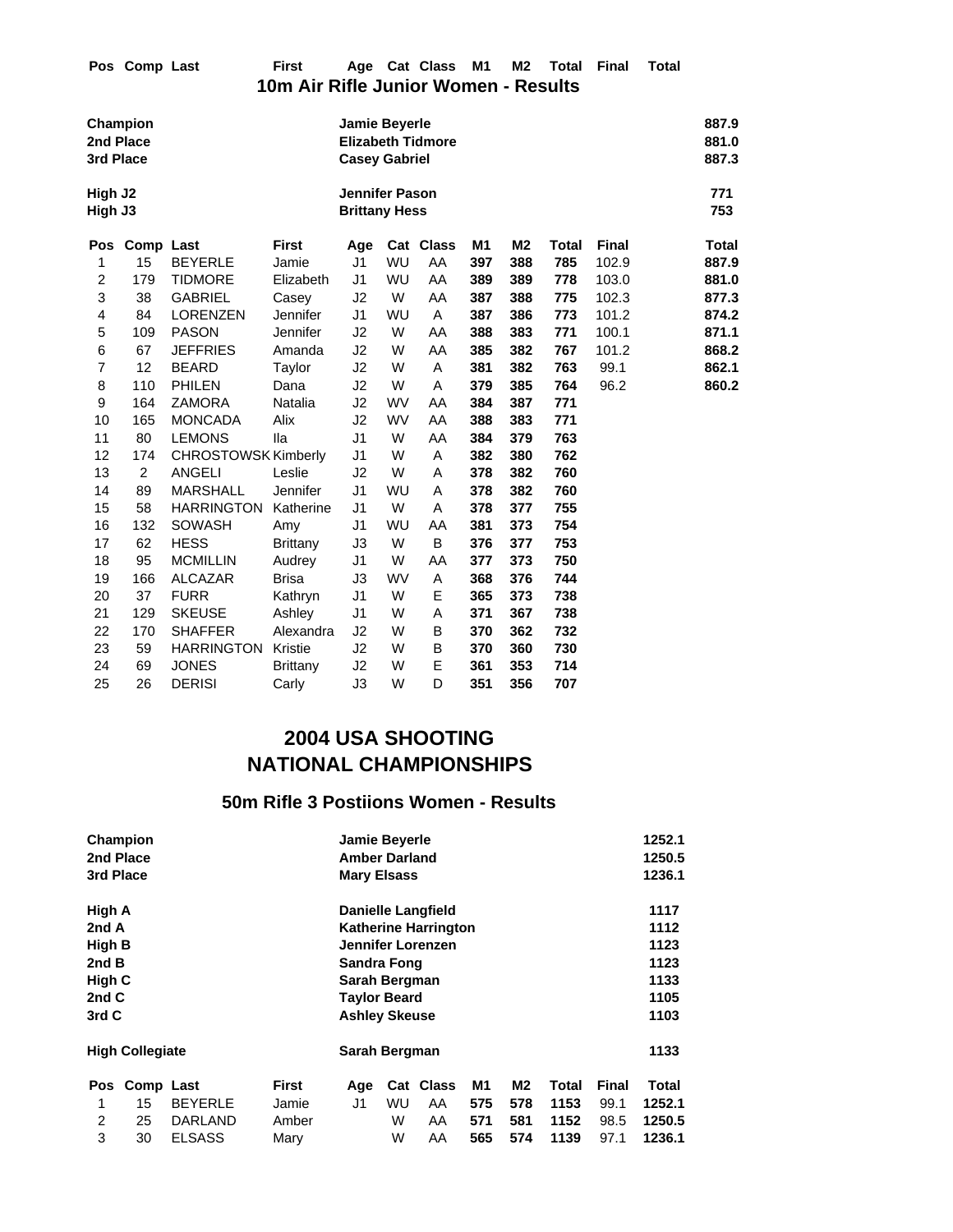| Pos | Comp Last      |                     | <b>First</b>    | Age            | Cat       | <b>Class</b> | M1  | M2  | Total | <b>Final</b> | Total  |
|-----|----------------|---------------------|-----------------|----------------|-----------|--------------|-----|-----|-------|--------------|--------|
| 4   | 148            | <b>WIGGER</b>       | Deena           |                | W         | AA           | 572 | 564 | 1136  | 96.0         | 1232.0 |
| 5   | 173            | <b>BERGMAN</b>      | Sarah           |                | <b>WU</b> | С            | 563 | 570 | 1133  | 98.7         | 1231.7 |
| 6   | 18             | <b>BOHREN</b>       | Michelle        |                | W         | AA           | 558 | 573 | 1131  | 96.5         | 1227.5 |
| 7   | 38             | <b>GABRIEL</b>      | Casey           | J2             | W         | Α            | 561 | 569 | 1130  | 93.8         | 1223.8 |
| 8   | 109            | <b>PASON</b>        | Jennifer        | J2             | W         | AA           | 568 | 562 | 1130  | 92.1         | 1222.1 |
| 9   | 84             | LORENZEN            | Jennifer        | J1             | WU        | В            | 563 | 560 | 1123  |              |        |
| 10  | 35             | <b>FONG</b>         | Sandra          | JЗ             | W         | B            | 565 | 558 | 1123  |              |        |
| 11  | 79             | <b>LANGFIELD</b>    | Danielle        |                | <b>WV</b> | A            | 547 | 570 | 1117  |              |        |
| 12  | 58             | <b>HARRINGTON</b>   | Katherine       | J1             | W         | A            | 558 | 554 | 1112  |              |        |
| 13  | 67             | <b>JEFFRIES</b>     | Amanda          | J2             | W         | В            | 551 | 556 | 1107  |              |        |
| 14  | 156            | KRAMER              | Sarah           |                | <b>WU</b> | Α            | 552 | 553 | 1105  |              |        |
| 15  | 12             | <b>BEARD</b>        | Taylor          | J <sub>2</sub> | W         | С            | 554 | 551 | 1105  |              |        |
| 16  | 129            | <b>SKEUSE</b>       | Ashley          | J1             | W         | С            | 554 | 549 | 1103  |              |        |
| 17  | 80             | <b>LEMONS</b>       | lla             | J1             | W         | B            | 540 | 550 | 1090  |              |        |
| 18  | 174            | CHROSTOWSK Kimberly |                 | J1             | W         | Α            | 545 | 544 | 1089  |              |        |
| 19  | $\overline{2}$ | <b>ANGELI</b>       | Leslie          | J2             | W         | С            | 548 | 538 | 1086  |              |        |
| 20  | 132            | <b>SOWASH</b>       | Amy             | J1             | <b>WU</b> | B            | 541 | 544 | 1085  |              |        |
| 21  | 59             | <b>HARRINGTON</b>   | Kristie         | J2             | W         | C            | 542 | 531 | 1073  |              |        |
| 22  | 110            | <b>PHILEN</b>       | Dana            | J2             | W         | С            | 527 | 538 | 1065  |              |        |
| 23  | 69             | <b>JONES</b>        | <b>Brittany</b> | J2             | W         | E            | 508 | 527 | 1035  |              |        |

### **50m Rifle 3 Postiions Junior Women - Results**

| 2nd Place<br>3rd Place | Champion       |                            |                 |     | Jamie Beyerle<br>Jennifer Pason<br><b>Casey Gabriel</b> |                        |     |     | 1257.4<br>1227.3<br>1223.6 |              |        |
|------------------------|----------------|----------------------------|-----------------|-----|---------------------------------------------------------|------------------------|-----|-----|----------------------------|--------------|--------|
| High J2                |                |                            |                 |     |                                                         | <b>Amanda Jeffries</b> |     |     |                            |              | 1107   |
| Pos                    | Comp Last      |                            | <b>First</b>    | Age | Cat                                                     | <b>Class</b>           | M1  | M2  | Total                      | <b>Final</b> | Total  |
| 1                      | 15             | <b>BEYERLE</b>             | Jamie           | J1  | WU                                                      | AA                     | 575 | 578 | 1153                       | 104.4        | 1257.4 |
| 2                      | 109            | <b>PASON</b>               | Jennifer        | J2  | W                                                       | AA                     | 568 | 562 | 1130                       | 97.3         | 1227.3 |
| 3                      | 38             | GABRIEL                    | Casey           | J2  | W                                                       | A                      | 561 | 569 | 1130                       | 93.6         | 1223.6 |
| 4                      | 84             | <b>LORENZEN</b>            | <b>Jennifer</b> | J1  | WU                                                      | B                      | 563 | 560 | 1123                       | 98.4         | 1221.4 |
| 5                      | 35             | <b>FONG</b>                | Sandra          | JЗ  | W                                                       | B                      | 565 | 558 | 1123                       | 92.9         | 1215.9 |
| 6                      | 67             | <b>JEFFRIES</b>            | Amanda          | J2  | W                                                       | B                      | 551 | 556 | 1107                       | 97.1         | 1204.1 |
| 7                      | 58             | <b>HARRINGTON</b>          | Katherine       | J1  | W                                                       | A                      | 558 | 554 | 1112                       | 91.7         | 1203.7 |
| 8                      | 12             | <b>BEARD</b>               | Taylor          | J2  | W                                                       | С                      | 554 | 551 | 1105                       | 91.8         | 1196.8 |
| 9                      | 129            | <b>SKEUSE</b>              | Ashley          | J1  | W                                                       | С                      | 554 | 549 | 1103                       |              |        |
| 10                     | 80             | <b>LEMONS</b>              | lla             | J1  | W                                                       | B                      | 540 | 550 | 1090                       |              |        |
| 11                     | 174            | <b>CHROSTOWSK Kimberly</b> |                 | J1  | W                                                       | A                      | 545 | 544 | 1089                       |              |        |
| 12                     | $\overline{2}$ | <b>ANGELI</b>              | Leslie          | J2  | W                                                       | С                      | 548 | 538 | 1086                       |              |        |
| 13                     | 132            | <b>SOWASH</b>              | Amy             | J1  | WU                                                      | B                      | 541 | 544 | 1085                       |              |        |
| 14                     | 59             | <b>HARRINGTON</b>          | Kristie         | J2  | W                                                       | С                      | 542 | 531 | 1073                       |              |        |
| 15                     | 110            | <b>PHILEN</b>              | Dana            | J2  | W                                                       | С                      | 527 | 538 | 1065                       |              |        |
| 16                     | 69             | <b>JONES</b>               | <b>Brittany</b> | J2  | W                                                       | E                      | 508 | 527 | 1035                       |              |        |

# **2004 USA SHOOTING NATIONAL CHAMPIONSHIPS**

### **50m Rifle 3 Positions Men - Results**

| Champion  | <b>Michael Anti</b>      | 2441.3 |
|-----------|--------------------------|--------|
| 2nd Place | <b>Matt Rawlings</b>     | 2435.0 |
| 3rd Place | Joseph Hein              | 2416.1 |
| High A    | <b>Levi Geurts</b>       | 2275   |
| 2nd A     | <b>Ryan Baum</b>         | 2270   |
| 3rd A     | <b>David Sprecher</b>    | 2256   |
| High B    | <b>Richard Gauvin Jr</b> | 2261   |
|           |                          |        |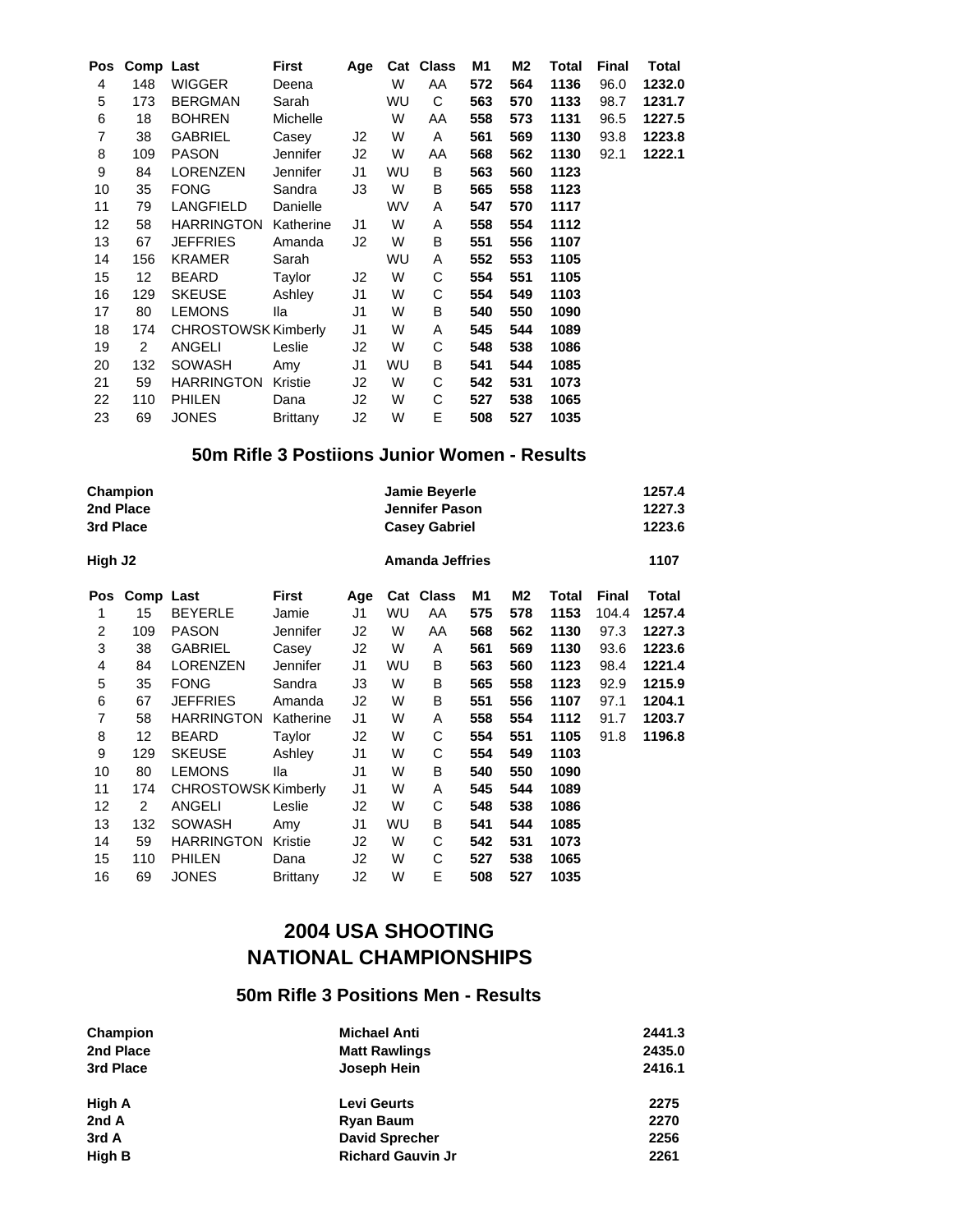| 2nd B<br>High C<br>2nd C<br>3rd C<br><b>High D</b> | Pos Comp Last          |                  | <b>First</b>  | Age<br><b>Cody Rutter</b><br><b>Evan Williams</b><br><b>Harry Gauthier</b><br><b>Andy Lamson</b><br>Jordan Renga |     | <b>Cat Class</b> | M <sub>1</sub> | M <sub>2</sub> | <b>Total</b> | <b>Final</b> | <b>Total</b><br>2245<br>2214<br>2213<br>2200<br>2119 |
|----------------------------------------------------|------------------------|------------------|---------------|------------------------------------------------------------------------------------------------------------------|-----|------------------|----------------|----------------|--------------|--------------|------------------------------------------------------|
|                                                    | <b>High Collegiate</b> |                  |               | <b>Matthew Wallace</b>                                                                                           |     |                  |                |                |              |              | 2291                                                 |
| High S1                                            |                        |                  |               | <b>Bob Aylward</b>                                                                                               |     |                  |                |                |              |              | 2279                                                 |
|                                                    | Pos Comp Last          |                  | <b>First</b>  | Age                                                                                                              |     | Cat Class        | M1             | M2             | <b>Total</b> | Final        | <b>Total</b>                                         |
| 1                                                  | 3                      | <b>ANTI</b>      | Michael       |                                                                                                                  |     | AA               | 1167           | 1178           | 2345         | 96.3         | 2441.3                                               |
| $\overline{\mathbf{c}}$                            | 116                    | <b>RAWLINGS</b>  | Matt          | J1                                                                                                               | U   | AA               |                | 1164 1171      | 2335         | 100.0        | 2435.0                                               |
| 3                                                  | 60                     | <b>HEIN</b>      | Joseph        |                                                                                                                  | U   | AA               |                | 1162 1160      | 2322         | 94.1         | 2416.1                                               |
| $\overline{\mathbf{4}}$                            | 55                     | <b>HALL</b>      | Joseph        | J1                                                                                                               |     | AA               |                | 1155 1156      | 2311         | 97.3         | 2408.3                                               |
| 5                                                  | 142                    | WALLACE          | Matthew       |                                                                                                                  | U   | AA               | 1150           | 1141           | 2291         | 98.5         | 2389.5                                               |
| 6                                                  | 57                     | <b>HARBISON</b>  | Robert        |                                                                                                                  |     | AA               |                | 1140 1154      | 2294         | 94.9         | 2388.9                                               |
| 7                                                  | 52                     | <b>HALL</b>      | James         |                                                                                                                  | U   | AA               |                | 1142 1148      | 2290         | 97.3         | 2387.3                                               |
| 8                                                  | 24                     | <b>CSENGE</b>    | Tom           | J2                                                                                                               |     | A                |                | 1147 1141      | 2288         | 97.3         | 2385.3                                               |
| 9                                                  | 175                    | <b>JORDAN</b>    | Dan           |                                                                                                                  | Dis | AA               | 1155           | 1144           | 2299         |              |                                                      |
| 10                                                 | 157                    | <b>PEMPEL</b>    | Daniel        |                                                                                                                  |     | AA               |                | 1146 1135      | 2281         |              |                                                      |
| 11                                                 | $\overline{4}$         | AYLWARD          | Bob           | S1                                                                                                               |     | AA               |                | 1136 1143      | 2279         |              |                                                      |
| 12                                                 | 45                     | <b>GEURTS</b>    | Levi          | J <sub>1</sub>                                                                                                   |     | Α                |                | 1124 1151      | 2275         |              |                                                      |
| 13                                                 | 96                     | <b>MECOZZI</b>   | Grant         |                                                                                                                  |     | AA               |                | 1137 1137      | 2274         |              |                                                      |
| 14                                                 | 10                     | <b>BAUM</b>      | Ryan          |                                                                                                                  | U   | A                |                | 1133 1137      | 2270         |              |                                                      |
| 15                                                 | 162                    | <b>GAUVIN Jr</b> | Richard       | J1                                                                                                               | U   | B                |                | 1122 1139      | 2261         |              |                                                      |
| 16                                                 | 76                     | <b>KUNKEL</b>    | Lafe          | J <sub>1</sub>                                                                                                   |     | AA               |                | 1123 1135      | 2258         |              |                                                      |
| 17                                                 | 133                    | <b>SPRECHER</b>  | David         | J1                                                                                                               |     | A                |                | 1117 1139      | 2256         |              |                                                      |
| 18                                                 | 143                    | WALLIZER         | <b>Bryant</b> | J2                                                                                                               |     | Α                |                | 1130 1120      | 2250         |              |                                                      |
| 19                                                 | 99                     | <b>MONENE</b>    | Marc          |                                                                                                                  |     | Α                |                | 1119 1129      | 2248         |              |                                                      |
| 20                                                 | 46                     | <b>GEYER</b>     | Ray           | J1                                                                                                               |     | Α                |                | 1130 1117      | 2247         |              |                                                      |
| 21                                                 | 120                    | <b>RUTTER</b>    | Cody          | J2                                                                                                               |     | B                |                | 1134 1111      | 2245         |              |                                                      |
| 22                                                 | 63                     | <b>HESS</b>      | Wesley        | J <sub>1</sub>                                                                                                   |     | В                |                | 1110 1105      | 2215         |              |                                                      |
| 23                                                 | 150                    | <b>WILLIAMS</b>  | Evan          | J <sub>1</sub>                                                                                                   |     | C                |                | 1108 1106      | 2214         |              |                                                      |
| 24                                                 | 155                    | <b>GAUTHIER</b>  | Harry         | J1                                                                                                               |     | C                |                | 1116 1097      | 2213         |              |                                                      |
| 25                                                 | 104                    | <b>OTERO</b>     | Domingo       | S <sub>1</sub>                                                                                                   |     | B                |                | 1103 1107      | 2210         |              |                                                      |
| 26                                                 | 78                     | <b>LAMSON</b>    | Andy          | J2                                                                                                               |     | C                | 1121           | 1079           | 2200         |              |                                                      |
| 27                                                 | 39                     | <b>GAGNE</b>     | Curtis        | J2                                                                                                               |     | C                | 1083           | 1116           | 2199         |              |                                                      |
| 28                                                 | 101                    | <b>GERARD</b>    | Ned           | S1                                                                                                               |     | C                | 1092           | 1093           | 2185         |              |                                                      |
| 29                                                 | 180                    | <b>SMITH</b>     | lan           | J <sub>1</sub>                                                                                                   | U   | В                |                | 1076 1072      | 2148         |              |                                                      |
| 30                                                 | 47                     | <b>GILLAND</b>   | Max           | J2                                                                                                               |     | В                | 1065           | 1077           | 2142         |              |                                                      |
| 31                                                 | 172                    | <b>KLEIN</b>     | Forrest       | J3                                                                                                               |     | C                |                | 1087 1053      | 2140         |              |                                                      |
| 32                                                 | 118                    | <b>RENGA</b>     | Jordan        | J2                                                                                                               |     | D                | 1046           | 1073           | 2119         |              |                                                      |
| 33                                                 | 27                     | <b>DUBOIS</b>    | Travis        | J2                                                                                                               |     | С                | 1071           | 1046           | 2117         |              |                                                      |
| 34                                                 | 87                     | <b>MACNEAL</b>   | Aaron         | J2                                                                                                               |     | Е                | 1036           | 1040           | 2076         |              |                                                      |
| 35                                                 | 64                     | <b>HINES</b>     | Caleb         | J2                                                                                                               |     | Е                | 1038           | 1012           | 2050         |              |                                                      |
| 36                                                 | 13                     | <b>BENSON</b>    | Michael       | J1                                                                                                               |     | D                | 967            | 961            | 1928         |              |                                                      |

### **50m Rifle 3 Positions Men - Results**

| 2nd Place<br>3rd Place | Champion      |                  |              | <b>Matt Rawlings</b><br>Joseph Hall<br><b>Tom Csenge</b> |   |           |    |           |       |       | 2435.9<br>2410.1<br>2385.6 |
|------------------------|---------------|------------------|--------------|----------------------------------------------------------|---|-----------|----|-----------|-------|-------|----------------------------|
| High J <sub>2</sub>    |               |                  |              | <b>Bryant Wallizer</b>                                   |   |           |    |           |       |       | 2250                       |
|                        | Pos Comp Last |                  | <b>First</b> | Aae                                                      |   | Cat Class | M1 | M2        | Total | Final | Total                      |
|                        | 116           | <b>RAWLINGS</b>  | Matt         | J1                                                       | U | AA        |    | 1164 1171 | 2335  | 100.9 | 2435.9                     |
| 2                      | 55            | <b>HALL</b>      | Joseph       | J1                                                       |   | AA        |    | 1155 1156 | 2311  | 99.1  | 2410.1                     |
| 3                      | 24            | <b>CSENGE</b>    | Tom          | J2                                                       |   | A         |    | 1147 1141 | 2288  | 97.6  | 2385.6                     |
| 4                      | 45            | <b>GEURTS</b>    | Levi         | J1                                                       |   | A         |    | 1124 1151 | 2275  | 99.5  | 2374.5                     |
| 5                      | 162           | <b>GAUVIN Jr</b> | Richard      | J1                                                       | U | B         |    | 1122 1139 | 2261  | 92.0  | 2353.0                     |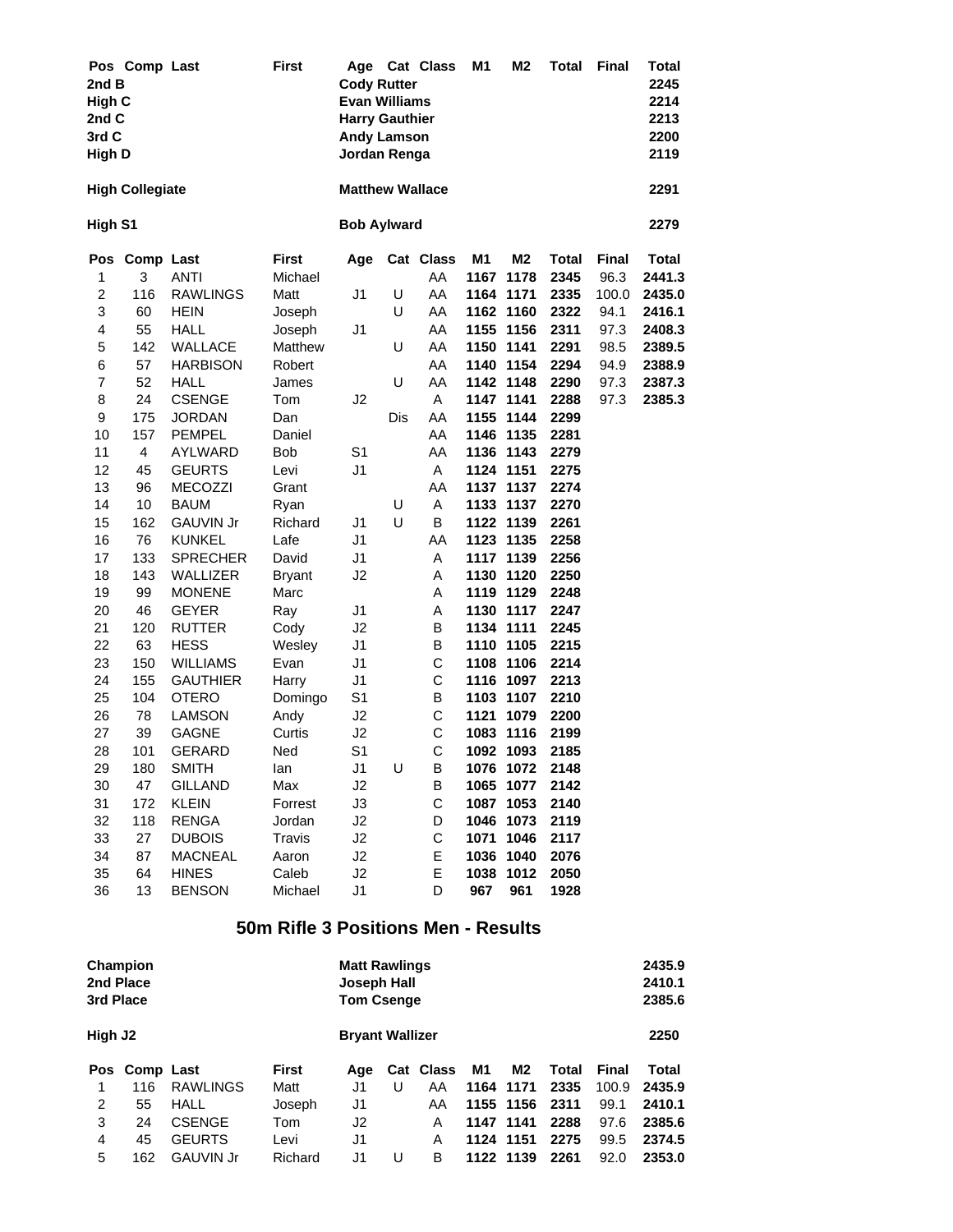|    | Pos Comp Last |                 | First   | Age |   | Cat Class | M1  | M2        | Total | Final      | Total  |
|----|---------------|-----------------|---------|-----|---|-----------|-----|-----------|-------|------------|--------|
| 6  | 133           | <b>SPRECHER</b> | David   | J1  |   | A         |     | 1117 1139 | 2256  | 93.4       | 2349.4 |
| 7  | 143           | WALLIZER        | Bryant  | J2  |   | A         |     | 1130 1120 | 2250  | 95.1       | 2345.1 |
| 8  | 76            | <b>KUNKEL</b>   | Lafe    | J1  |   | AA        |     | 1123 1135 | 2258  | <b>DNF</b> | 2258.0 |
| 9  | 46            | <b>GEYER</b>    | Ray     | J1  |   | A         |     | 1130 1117 | 2247  |            |        |
| 10 | 120           | <b>RUTTER</b>   | Cody    | J2  |   | B         |     | 1134 1111 | 2245  |            |        |
| 11 | 63            | <b>HESS</b>     | Wesley  | J1  |   | B         |     | 1110 1105 | 2215  |            |        |
| 12 | 150           | <b>WILLIAMS</b> | Evan    | J1  |   | С         |     | 1108 1106 | 2214  |            |        |
| 13 | 155           | <b>GAUTHIER</b> | Harry   | J1  |   | С         |     | 1116 1097 | 2213  |            |        |
| 14 | 78            | <b>LAMSON</b>   | Andy    | J2  |   | С         |     | 1121 1079 | 2200  |            |        |
| 15 | 39            | <b>GAGNE</b>    | Curtis  | J2  |   | С         |     | 1083 1116 | 2199  |            |        |
| 16 | 180           | <b>SMITH</b>    | lan     | J1  | U | B         |     | 1076 1072 | 2148  |            |        |
| 17 | 47            | <b>GILLAND</b>  | Max     | J2  |   | B         |     | 1065 1077 | 2142  |            |        |
| 18 | 172           | <b>KLEIN</b>    | Forrest | J3  |   | С         |     | 1087 1053 | 2140  |            |        |
| 19 | 118           | RENGA           | Jordan  | J2  |   | D         |     | 1046 1073 | 2119  |            |        |
| 20 | 27            | <b>DUBOIS</b>   | Travis  | J2  |   | C         |     | 1071 1046 | 2117  |            |        |
| 21 | 87            | <b>MACNEAL</b>  | Aaron   | J2  |   | E         |     | 1036 1040 | 2076  |            |        |
| 22 | 64            | <b>HINES</b>    | Caleb   | J2  |   | E.        |     | 1038 1012 | 2050  |            |        |
| 23 | 13            | <b>BENSON</b>   | Michael | J1  |   | D         | 967 | 961       | 1928  |            |        |

## **50m Rifle Prone Women - Results**

| 3rd Place                 | Champion<br>2nd Place |                            |                 | Jamie Beyerle<br><b>Amber Darland</b><br><b>Michelle Bohren</b> |    |           |     |            | 1189<br>1175<br>1175 |              |       |
|---------------------------|-----------------------|----------------------------|-----------------|-----------------------------------------------------------------|----|-----------|-----|------------|----------------------|--------------|-------|
| High B<br>High C<br>2nd C |                       |                            |                 | Jennifer Pason<br>Leslie Angeli<br><b>Taylor Beard</b>          |    |           |     |            | 1156<br>1152<br>1139 |              |       |
| Pos                       | Comp Last             |                            | <b>First</b>    | Age                                                             |    | Cat Class | М1  | M2         | Total                | <b>Final</b> | Total |
| 1                         | 15                    | <b>BEYERLE</b>             | Jamie           | J1                                                              | WU | AA        | 592 | 597        | 1189                 |              |       |
| 2                         | 25                    | <b>DARLAND</b>             | Amber           |                                                                 | W  | AA        | 587 | 588        | 1175                 |              |       |
| 3                         | 18                    | <b>BOHREN</b>              | Michelle        |                                                                 | W  | AA        | 587 | 588        | 1175                 |              |       |
| 4                         | 30                    | <b>ELSASS</b>              | Mary            |                                                                 | W  | AA        | 589 | 586        | 1175                 |              |       |
| 5                         | 148                   | <b>WIGGER</b>              | Deena           |                                                                 | W  | AA        | 588 | 582        | 1170                 |              |       |
| 6                         | 79                    | LANGFIELD                  | Danielle        |                                                                 | WV | A         | 585 | 582        | 1167                 |              |       |
| 7                         | 84                    | <b>LORENZEN</b>            | Jennifer        | J1                                                              | WU | A         | 579 | 580        | 1159                 |              |       |
| 8                         | 35                    | <b>FONG</b>                | Sandra          | JЗ                                                              | W  | В         | 578 | 579        | 1157                 |              |       |
| 9                         | 109                   | <b>PASON</b>               | Jennifer        | J2                                                              | W  | B         | 582 | 574        | 1156                 |              |       |
| 10                        | $\overline{2}$        | ANGELI                     | Leslie          | J2                                                              | W  | С         | 571 | 581        | 1152                 |              |       |
| 11                        | 174                   | <b>CHROSTOWSK Kimberly</b> |                 | J1                                                              | W  | В         | 574 | 573        | 1147                 |              |       |
| 12                        | 12                    | <b>BEARD</b>               | Taylor          | J2                                                              | W  | С         | 574 | 565        | 1139                 |              |       |
| 13                        | 67                    | <b>JEFFRIES</b>            | Amanda          | J2                                                              | W  | С         | 572 | 565        | 1137                 |              |       |
| 14                        | 38                    | <b>GABRIEL</b>             | Casey           | J2                                                              | W  | С         | 567 | 567        | 1134                 |              |       |
| 15                        | 129                   | <b>SKEUSE</b>              | Ashley          | J1                                                              | W  | C         | 557 | 564        | 1121                 |              |       |
| 16                        | 69                    | <b>JONES</b>               | <b>Brittany</b> | J2                                                              | W  | Ε         | 542 | 536        | 1078                 |              |       |
| 17                        | 173                   | <b>BERGMAN</b>             | Sarah           |                                                                 | WU | AA        | 565 | <b>DNF</b> | 565                  |              |       |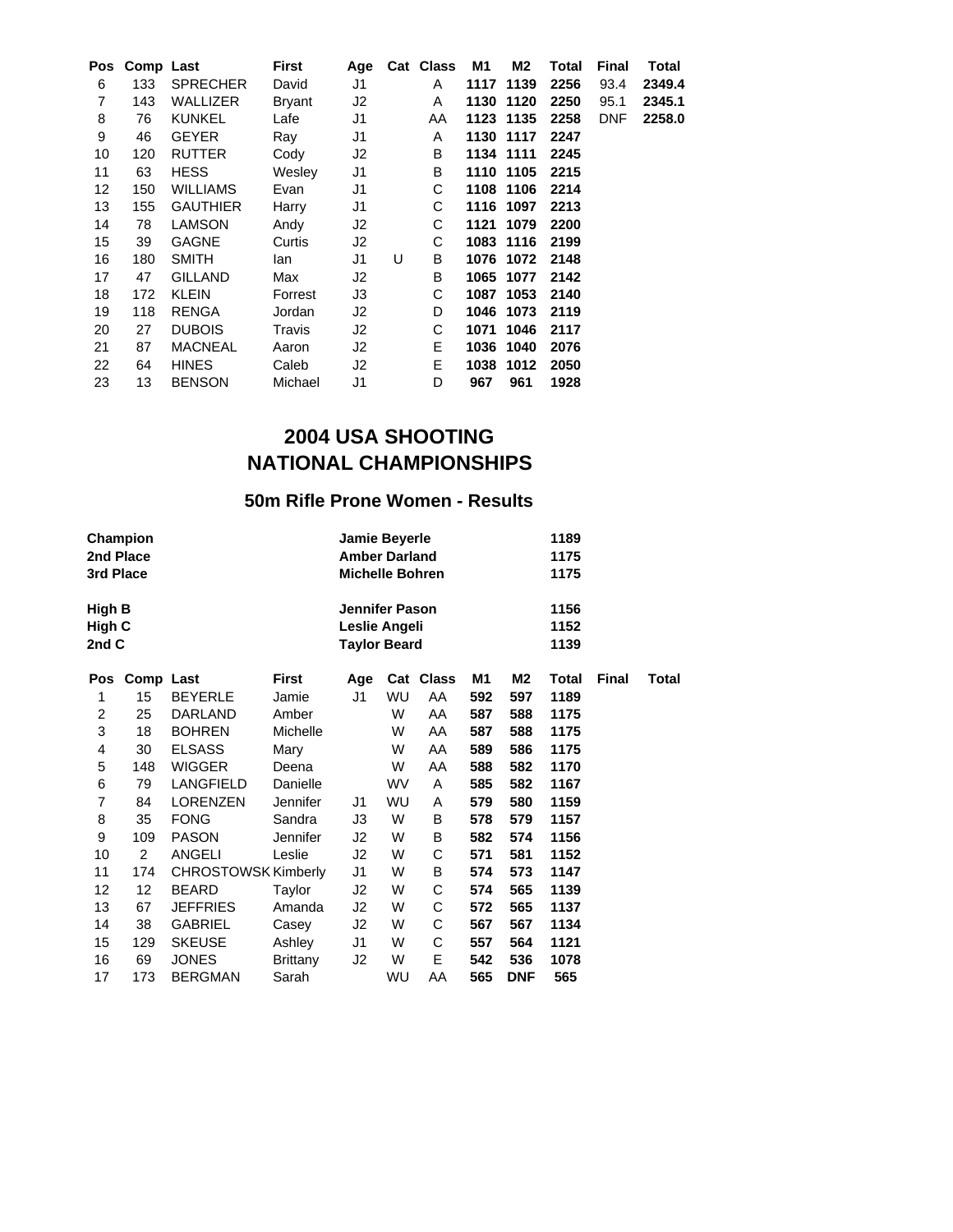| Pos Comp Last | First                                  |  | Age Cat Class M1 M2 Total Final Total |  |  |  |
|---------------|----------------------------------------|--|---------------------------------------|--|--|--|
|               | 50m Rifle Prone Junior Women - Results |  |                                       |  |  |  |

| Champion<br>2nd Place<br>3rd Place |             |                                                   |          | <b>Jamie Beyerle</b><br>Sandra Fong |           | Jennifer Lorenzen |     |     | 1189<br>1159<br>1157 |              |       |
|------------------------------------|-------------|---------------------------------------------------|----------|-------------------------------------|-----------|-------------------|-----|-----|----------------------|--------------|-------|
| High J2                            |             |                                                   |          | <b>Jennifer Pason</b>               |           |                   |     |     | 1156                 |              |       |
| <b>Pos</b>                         |             | <b>First</b><br>Comp Last<br><b>BEYERLE</b><br>15 |          |                                     |           | Cat Class         | M1  | M2  | Total                | <b>Final</b> | Total |
| 1                                  |             |                                                   | Jamie    | J1                                  | WU        | AA                | 592 | 597 | 1189                 |              |       |
| 2                                  | 84          | <b>LORENZEN</b>                                   | Jennifer | J1                                  | <b>WU</b> | A                 | 579 | 580 | 1159                 |              |       |
| 3                                  | 35          | <b>FONG</b>                                       | Sandra   | J3                                  | W         | В                 | 578 | 579 | 1157                 |              |       |
| 4                                  | 109         | <b>PASON</b>                                      | Jennifer | J2                                  | W         | В                 | 582 | 574 | 1156                 |              |       |
| 5                                  | 2           | ANGELI                                            | Leslie   | J2                                  | W         | С                 | 571 | 581 | 1152                 |              |       |
| 6                                  | 174         | <b>CHROSTOWSK Kimberly</b>                        |          | J1                                  | W         | В                 | 574 | 573 | 1147                 |              |       |
| 7                                  | 12          | <b>BEARD</b>                                      | Taylor   | J2                                  | W         | С                 | 574 | 565 | 1139                 |              |       |
| 8                                  | 67          | <b>JEFFRIES</b>                                   | Amanda   | J2                                  | W         | С                 | 572 | 565 | 1137                 |              |       |
| 9                                  | 38          | <b>GABRIEL</b>                                    | Casey    | J2                                  | W         | С                 | 567 | 567 | 1134                 |              |       |
| 10                                 | 129         | <b>SKEUSE</b>                                     | Ashley   | J1                                  | W         | С                 | 557 | 564 | 1121                 |              |       |
| 11                                 | 69<br>JONES |                                                   | Brittany | J2                                  | W         | Е                 | 542 | 536 | 1078                 |              |       |

# **50m Rifle Prone Men - Results**

|                 | Champion                   |                 |              | <b>Michael Anti</b>   |   |           |                |                |              |              |              |
|-----------------|----------------------------|-----------------|--------------|-----------------------|---|-----------|----------------|----------------|--------------|--------------|--------------|
| 2nd Place       |                            |                 |              | <b>Joseph Hall</b>    |   |           |                |                |              |              | 1295.0       |
| 3rd Place       |                            |                 |              | <b>James Hall</b>     |   |           |                |                |              |              | 1292.9       |
|                 |                            |                 |              | <b>Marc Monene</b>    |   |           |                |                |              |              | 1169         |
| High A<br>2nd A |                            |                 |              | <b>David Sprecher</b> |   |           |                |                |              |              | 1165         |
| <b>High B</b>   |                            |                 |              | <b>Bill Poole</b>     |   |           |                |                |              |              | 1176         |
| 2nd B           |                            |                 |              | <b>Mark Gould</b>     |   |           |                |                |              |              | 1169         |
| 3rd B           |                            |                 |              | <b>Richard Gauvin</b> |   |           |                |                |              |              | 1168         |
| High C          |                            |                 |              | <b>Curtis Gagne</b>   |   |           |                |                |              |              | 1161         |
| 2nd C           |                            |                 |              | <b>Harry Gauthier</b> |   |           |                |                |              |              | 1154         |
| 3rd C           |                            |                 |              | <b>Andy Lamson</b>    |   |           |                |                |              |              | 1146         |
| High D          |                            |                 |              | <b>Sean Skeuse</b>    |   |           |                |                |              |              | 1133         |
|                 |                            |                 |              |                       |   |           |                |                |              |              |              |
|                 | <b>High Collegiate</b>     |                 |              | Joseph Hein           |   |           |                |                |              |              | 1177         |
|                 | High S1<br><b>High Vet</b> |                 |              | <b>Bob Aylward</b>    |   |           |                |                |              |              | 1178         |
|                 |                            |                 |              | <b>Lones Wigger</b>   |   | 1187      |                |                |              |              |              |
| Pos             | Comp Last                  |                 | <b>First</b> | Age                   |   | Cat Class | M <sub>1</sub> | M <sub>2</sub> | <b>Total</b> | <b>Final</b> | <b>Total</b> |
| 1               | 3                          | <b>ANTI</b>     | Michael      |                       |   | AA        | 595            | 597            | 1192         | 103.1        | 1295.1       |
| 2               | 55                         | <b>HALL</b>     | Joseph       | J1                    |   | AA        | 595            | 597            | 1192         | 103.0        | 1295.0       |
| 3               | 52                         | <b>HALL</b>     | James        |                       | U | AA        | 597            | 594            | 1191         | 101.9        | 1292.9       |
| 4               | 116                        | <b>RAWLINGS</b> | Matt         | J1                    | U | AA        | 593            | 593            | 1186         | 103.1        | 1289.1       |
| 5               | 149                        | <b>WIGGER</b>   | Lones        | Vet                   |   | AA        | 592            | 595            | 1187         | 99.5         | 1286.5       |
| 6               | 177                        | <b>LEONE</b>    | Anthony      |                       |   | AA        | 587            | 591            | 1178         | 101.8        | 1279.8       |
| $\overline{7}$  | $\overline{4}$             | <b>AYLWARD</b>  | <b>Bob</b>   | S <sub>1</sub>        |   | AA        | 587            | 591            | 1178         | 99.2         | 1277.2       |
| 8               | 157                        | <b>PEMPEL</b>   | Daniel       |                       |   | AA        | 585            | 593            | 1178         | 98.3         | 1276.3       |
| 9               | 122                        | <b>SAUER</b>    | Johannes     |                       | V | AA        | 590            | 590            | 1180         |              |              |
| 10              | 60                         | <b>HEIN</b>     | Joseph       |                       | U | AA        | 588            | 589            | 1177         |              |              |
| 11              | 22                         | <b>CLARK</b>    | Doug         |                       |   | AA        | 583            | 593            | 1176         |              |              |
| 12              | 175                        | <b>JORDAN</b>   | Dan          |                       |   | AA        | 587            | 589            | 1176         |              |              |
| 13              | 112                        | <b>POOLE</b>    | Bill         |                       |   | B         | 588            | 588            | 1176         |              |              |
|                 |                            |                 |              |                       |   |           |                |                |              |              |              |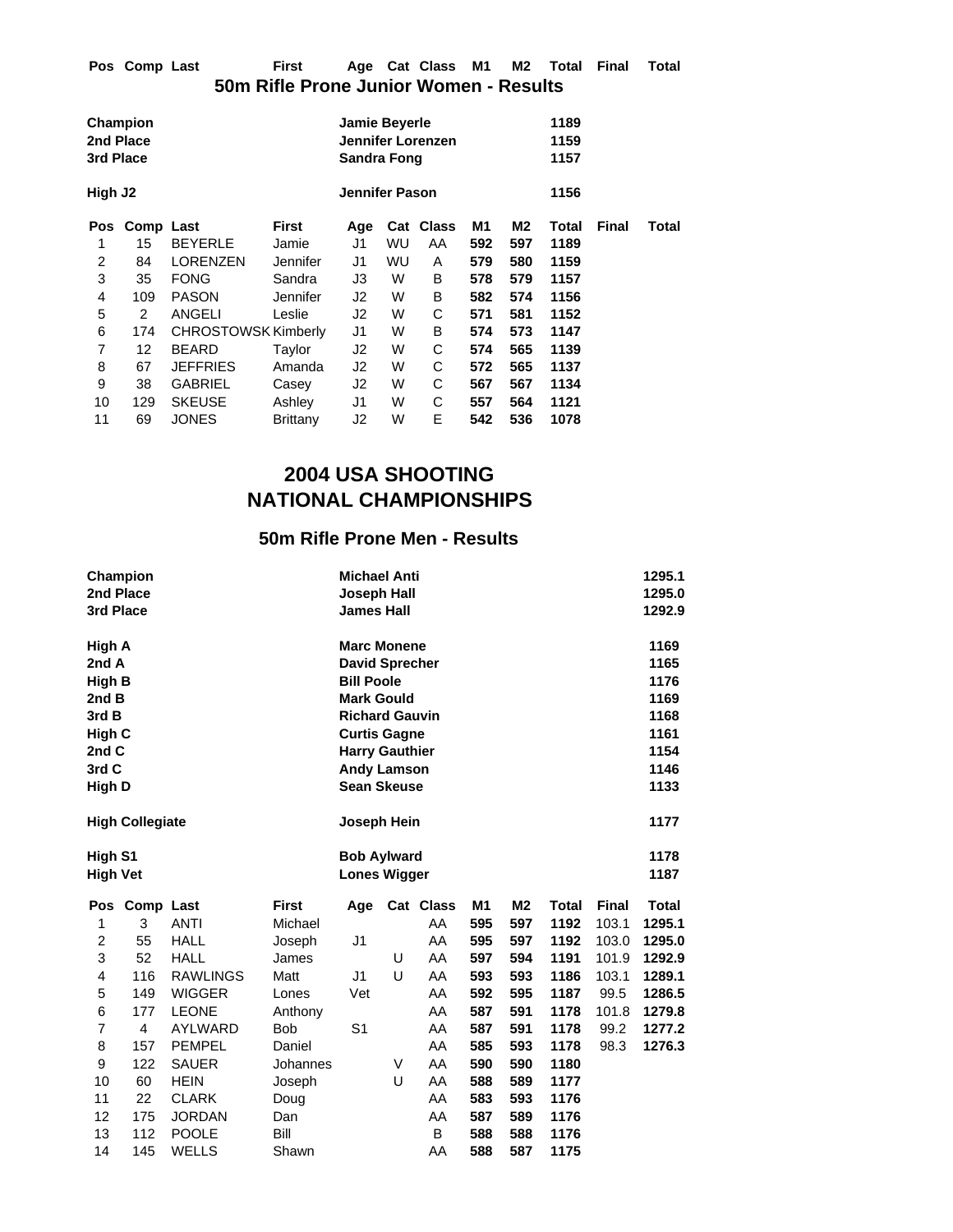| Pos | Comp Last |                   | <b>First</b>  | Age            |   | Cat Class | M <sub>1</sub> | M2  | <b>Total</b> | <b>Final</b> | <b>Total</b> |
|-----|-----------|-------------------|---------------|----------------|---|-----------|----------------|-----|--------------|--------------|--------------|
| 15  | 142       | <b>WALLACE</b>    | Matthew       |                | U | AA        | 581            | 592 | 1173         |              |              |
| 16  | 96        | <b>MECOZZI</b>    | Grant         |                |   | AA        | 583            | 589 | 1172         |              |              |
| 17  | 120       | <b>RUTTER</b>     | Cody          | J2             |   | В         | 584            | 585 | 1169         |              |              |
| 18  | 48        | <b>GOULD</b>      | Mark          |                |   | B         | 586            | 583 | 1169         |              |              |
| 19  | 99        | <b>MONENE</b>     | Marc          |                |   | Α         | 588            | 581 | 1169         |              |              |
| 20  | 162       | <b>GAUVIN</b>     | Richard       | J1             | U | В         | 582            | 586 | 1168         |              |              |
| 21  | 24        | <b>CSENGE</b>     | Tom           | J2             |   | AA        | 582            | 585 | 1167         |              |              |
| 22  | 143       | <b>WALLIZER</b>   | <b>Bryant</b> | J2             |   | B         | 585            | 581 | 1166         |              |              |
| 23  | 133       | <b>SPRECHER</b>   | David         | J1             |   | Α         | 581            | 584 | 1165         |              |              |
| 24  | 150       | <b>WILLIAMS</b>   | Evan          | J1             |   | В         | 579            | 585 | 1164         |              |              |
| 25  | 172       | <b>KLEIN</b>      | Forrest       | JЗ             |   | В         | 578            | 584 | 1162         |              |              |
| 26  | 101       | <b>GERARD</b>     | Ned           | S <sub>1</sub> |   | В         | 581            | 581 | 1162         |              |              |
| 27  | 39        | <b>GAGNE</b>      | Curtis        | J2             |   | C         | 579            | 582 | 1161         |              |              |
| 28  | 155       | <b>GAUTHIER</b>   | Harry         | J1             |   | С         | 576            | 578 | 1154         |              |              |
| 29  | 45        | <b>GEURTS</b>     | Levi          | J1             |   | Α         | 576            | 575 | 1151         |              |              |
| 30  | 63        | <b>HESS</b>       | Wesley        | J1             |   | B         | 581            | 570 | 1151         |              |              |
| 31  | 46        | <b>GEYER</b>      | Ray           | J1             |   | В         | 569            | 578 | 1147         |              |              |
| 32  | 76        | <b>KUNKEL</b>     | Lafe          | J1             |   | Α         | 575            | 572 | 1147         |              |              |
| 33  | 78        | <b>LAMSON</b>     | Andy          | J2             |   | С         | 577            | 569 | 1146         |              |              |
| 34  | 10        | <b>BAUM</b>       | Ryan          |                | U | Α         | 572            | 572 | 1144         |              |              |
| 35  | 118       | <b>RENGA</b>      | Jordan        | J2             |   | С         | 567            | 574 | 1141         |              |              |
| 36  | 34        | <b>FLEISCHMAN</b> | Gregory       | J1             |   | С         | 566            | 570 | 1136         |              |              |
| 37  | 130       | <b>SKEUSE</b>     | Sean          | J2             |   | D         | 560            | 573 | 1133         |              |              |
| 38  | 64        | <b>HINES</b>      | Caleb         | J2             |   | D         | 573            | 554 | 1127         |              |              |
| 39  | 87        | <b>MACNEAL</b>    | Aaron         | J2             |   | E         | 556            | 566 | 1122         |              |              |
| 40  | 17        | <b>BOHREN</b>     | Herman        | Vet            |   | C         | 559            | 561 | 1120         |              |              |
| 41  | 104       | <b>OTERO</b>      | Domingo       | S <sub>1</sub> |   | С         | 553            | 553 | 1106         |              |              |
| 42  | 13        | <b>BENSON</b>     | Michael       | J1             |   | D         | 541            | 561 | 1102         |              |              |

## **10m Rifle Prone Junior Men - Results**

| 2nd Place<br>3rd Place | Champion  |                   |               | <b>Joseph Hall</b><br><b>Matt Rawlings</b><br><b>Cody Rutter</b> |   |           |     |                |       |              | 1295.1<br>1285.9<br>1270.0 |
|------------------------|-----------|-------------------|---------------|------------------------------------------------------------------|---|-----------|-----|----------------|-------|--------------|----------------------------|
| High J2                |           |                   |               | <b>Tom Csenge</b>                                                |   |           |     |                |       |              | 1167                       |
| Pos                    | Comp Last |                   | <b>First</b>  | Age                                                              |   | Cat Class | M1  | M <sub>2</sub> | Total | <b>Final</b> | <b>Total</b>               |
| 1                      | 55        | <b>HALL</b>       | Joseph        | J1                                                               |   | AA        | 595 | 597            | 1192  | 103.1        | 1295.1                     |
| $\overline{2}$         | 116       | <b>RAWLINGS</b>   | Matt          | J1                                                               | U | AA        | 593 | 593            | 1186  | 99.9         | 1285.9                     |
| 3                      | 120       | <b>RUTTER</b>     | Cody          | J2                                                               |   | B         | 584 | 585            | 1169  | 101.0        | 1270.0                     |
| 4                      | 143       | WALLIZER          | <b>Bryant</b> | J2                                                               |   | B         | 585 | 581            | 1166  | 103.1        | 1269.1                     |
| 5                      | 162       | <b>GAUVIN</b>     | Richard       | J1                                                               | U | B         | 582 | 586            | 1168  | 99.8         | 1267.8                     |
| $\,6$                  | 24        | <b>CSENGE</b>     | Tom           | J <sub>2</sub>                                                   |   | AA        | 582 | 585            | 1167  | 98.7         | 1265.7                     |
| $\overline{7}$         | 150       | <b>WILLIAMS</b>   | Evan          | J1                                                               |   | В         | 579 | 585            | 1164  | 100.5        | 1264.5                     |
| 8                      | 133       | <b>SPRECHER</b>   | David         | J1                                                               |   | Α         | 581 | 584            | 1165  | 98.7         | 1263.7                     |
| 9                      | 172       | <b>KLEIN</b>      | Forrest       | JЗ                                                               |   | B         | 578 | 584            | 1162  |              |                            |
| 10                     | 39        | <b>GAGNE</b>      | Curtis        | J2                                                               |   | C         | 579 | 582            | 1161  |              |                            |
| 11                     | 155       | <b>GAUTHIER</b>   | Harry         | J1                                                               |   | C         | 576 | 578            | 1154  |              |                            |
| 12                     | 45        | <b>GEURTS</b>     | Levi          | J1                                                               |   | Α         | 576 | 575            | 1151  |              |                            |
| 13                     | 63        | <b>HESS</b>       | Wesley        | J1                                                               |   | B         | 581 | 570            | 1151  |              |                            |
| 14                     | 46        | <b>GEYER</b>      | Ray           | J1                                                               |   | B         | 569 | 578            | 1147  |              |                            |
| 15                     | 76        | <b>KUNKEL</b>     | Lafe          | J1                                                               |   | A         | 575 | 572            | 1147  |              |                            |
| 16                     | 78        | <b>LAMSON</b>     | Andy          | J2                                                               |   | С         | 577 | 569            | 1146  |              |                            |
| 17                     | 118       | <b>RENGA</b>      | Jordan        | J2                                                               |   | C         | 567 | 574            | 1141  |              |                            |
| 18                     | 34        | <b>FLEISCHMAN</b> | Gregory       | J1                                                               |   | C         | 566 | 570            | 1136  |              |                            |
| 19                     | 130       | <b>SKEUSE</b>     | Sean          | J2                                                               |   | D         | 560 | 573            | 1133  |              |                            |
| 20                     | 64        | <b>HINES</b>      | Caleb         | J2                                                               |   | D         | 573 | 554            | 1127  |              |                            |
| 21                     | 87        | <b>MACNEAL</b>    | Aaron         | J <sub>2</sub>                                                   |   | Ε         | 556 | 566            | 1122  |              |                            |
| 22                     | 13        | <b>BENSON</b>     | Michael       | J <sub>1</sub>                                                   |   | D         | 541 | 561            | 1102  |              |                            |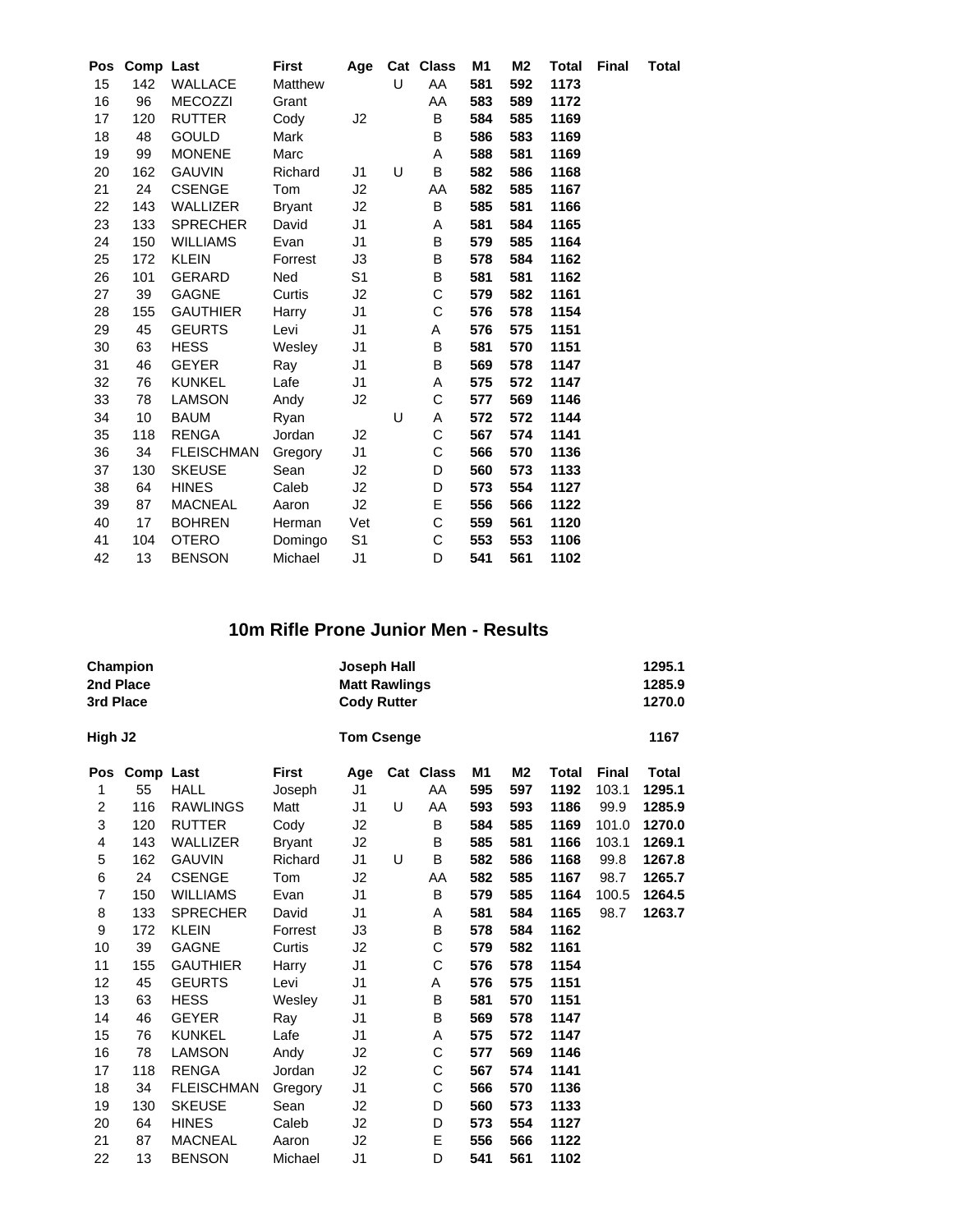## **50m Pistol Men - Results**

| 2nd Place<br>3rd Place                                                | Champion                         |                                                                 | <b>John Ennis</b><br>1187.9<br>John Zurek<br>1169.3<br><b>Adam Holloway</b><br>1165.0                                                                          |                                        |        |                             |                          |                          |                               |                                      |                                                    |
|-----------------------------------------------------------------------|----------------------------------|-----------------------------------------------------------------|----------------------------------------------------------------------------------------------------------------------------------------------------------------|----------------------------------------|--------|-----------------------------|--------------------------|--------------------------|-------------------------------|--------------------------------------|----------------------------------------------------|
| High A<br>2nd A<br><b>High B</b><br>2nd B<br>3rd B<br>High C<br>2nd C |                                  |                                                                 | <b>Bruce Martindale</b><br><b>Dmitriy Shteyman</b><br><b>Leo Barton</b><br>Levi Hendrix<br><b>Jeff Favour</b><br><b>Stephen Whiteway</b><br><b>Joel Sexton</b> |                                        |        |                             |                          |                          |                               |                                      | 1044<br>1043<br>1038<br>1031<br>1026<br>981<br>934 |
|                                                                       | <b>High Collegiate</b>           |                                                                 | Levi Hendrix                                                                                                                                                   |                                        |        |                             |                          |                          |                               |                                      | 1031                                               |
| High S1<br>High S <sub>2</sub>                                        |                                  |                                                                 | <b>Bruce Martindale</b><br><b>John Lewis</b>                                                                                                                   |                                        |        |                             |                          |                          |                               |                                      | 1044<br>1003                                       |
| 1<br>$\overline{c}$<br>3                                              | Pos Comp Last<br>31<br>152<br>65 | <b>ENNIS</b><br><b>ZUREK</b><br><b>HOLLOWAY</b>                 | <b>First</b><br>John<br>John<br>Adam                                                                                                                           | Age                                    |        | Cat Class<br>AA<br>AA<br>AA | M1<br>545<br>549<br>541  | M2<br>555<br>527<br>534  | Total<br>1100<br>1076<br>1075 | <b>Final</b><br>87.9<br>93.3<br>90.0 | <b>Total</b><br>1187.9<br>1169.3<br>1165.0         |
| 4<br>5<br>6                                                           | 88<br>11<br>5                    | <b>MANGO</b><br><b>BEAMAN</b><br><b>BABIUC</b>                  | Rob<br><b>Brian</b><br>Vlad                                                                                                                                    | J1<br>J2                               | U      | AA<br>Α<br>В                | 522<br>518<br>524        | 541<br>532<br>532        | 1063<br>1050<br>1056          | 91.3<br>94.1<br>81.2                 | 1154.3<br>1144.1<br>1137.2                         |
| $\overline{7}$<br>8<br>9                                              | 91<br>126<br>161                 | <b>MARTINDALE</b><br><b>SHTEYMAN</b><br><b>DANIELS</b>          | <b>Bruce</b><br>Dmitriy<br>Eric                                                                                                                                | S <sub>1</sub>                         |        | A<br>A<br>AA                | 520<br>516<br>522        | 524<br>527<br>521        | 1044<br>1043<br>1043          | 86.8<br>82.9                         | 1130.8<br>1125.9                                   |
| 10<br>11<br>12                                                        | 73<br>9<br>70                    | <b>KELLY</b><br><b>BARTON</b><br><b>JONES</b>                   | <b>Warren Mark</b><br>Leo<br>Christophe                                                                                                                        | J1                                     |        | AA<br>B<br>В<br>B           | 520<br>516<br>518        | 522<br>522<br>514        | 1042<br>1038<br>1032          |                                      |                                                    |
| 13<br>14<br>15<br>16                                                  | 61<br>160<br>23<br>33            | <b>HENDRIX</b><br><b>SWARTZ</b><br><b>COLE</b><br><b>FAVOUR</b> | Levi<br>Stephen<br>Matt<br>Jeff                                                                                                                                | J1<br>J1                               | U<br>U | AA<br>Α<br>В                | 517<br>526<br>498<br>518 | 514<br>503<br>530<br>508 | 1031<br>1029<br>1028<br>1026  |                                      |                                                    |
| 17<br>18<br>19                                                        | 106<br>114<br>127                | <b>PACE</b><br><b>RAGAY</b><br><b>SILVA</b>                     | Stan<br>Sean<br>Tony                                                                                                                                           | S <sub>1</sub><br>J2<br>S1             |        | B<br>В<br>Α                 | 505<br>507<br>505        | 506<br>503<br>499        | 1011<br>1010<br>1004          |                                      |                                                    |
| 20<br>21<br>22                                                        | 81<br>102<br>124                 | <b>LEWIS</b><br><b>OLDS</b><br><b>SEVI</b>                      | John<br>David<br>llir                                                                                                                                          | S2                                     |        | B<br>B<br>B                 | 505<br>523<br>506        | 498<br>478<br>489        | 1003<br>1001<br>995           |                                      |                                                    |
| 23<br>24<br>25                                                        | 147<br>123<br>125                | WHITEWAY<br><b>SCHREIBER</b><br><b>SEXTON</b>                   | Stephen<br>Peter<br>Joel                                                                                                                                       | J <sub>1</sub><br>S1<br>Vet            | U      | С<br>В<br>C                 | 499<br>492<br>468        | 482<br>474<br>466        | 981<br>966<br>934             |                                      |                                                    |
| 26<br>27<br>28                                                        | 28<br>40<br>75                   | <b>DUSHKIN</b><br><b>GALBRAITH</b><br><b>KRANER</b>             | Elliott<br>Pat<br>Solomon                                                                                                                                      | S1<br>S <sub>2</sub><br>S <sub>2</sub> |        | В<br>C<br>В                 | 458<br>466<br>462        | 475<br>465<br>457        | 933<br>931<br>919             |                                      |                                                    |
| 29<br>30<br>31                                                        | 146<br>41<br>119                 | WHIPPLE<br><b>GARCIA</b><br><b>ROTSCH</b>                       | Albert<br>Dennis<br>Gene                                                                                                                                       | S <sub>2</sub><br>S <sub>2</sub>       |        | B<br>C<br>D                 | 452<br>446<br>418        | 443<br>437<br>407        | 895<br>883<br>825             |                                      |                                                    |

32 21 CARTIER Ian S2 C **392 365 757**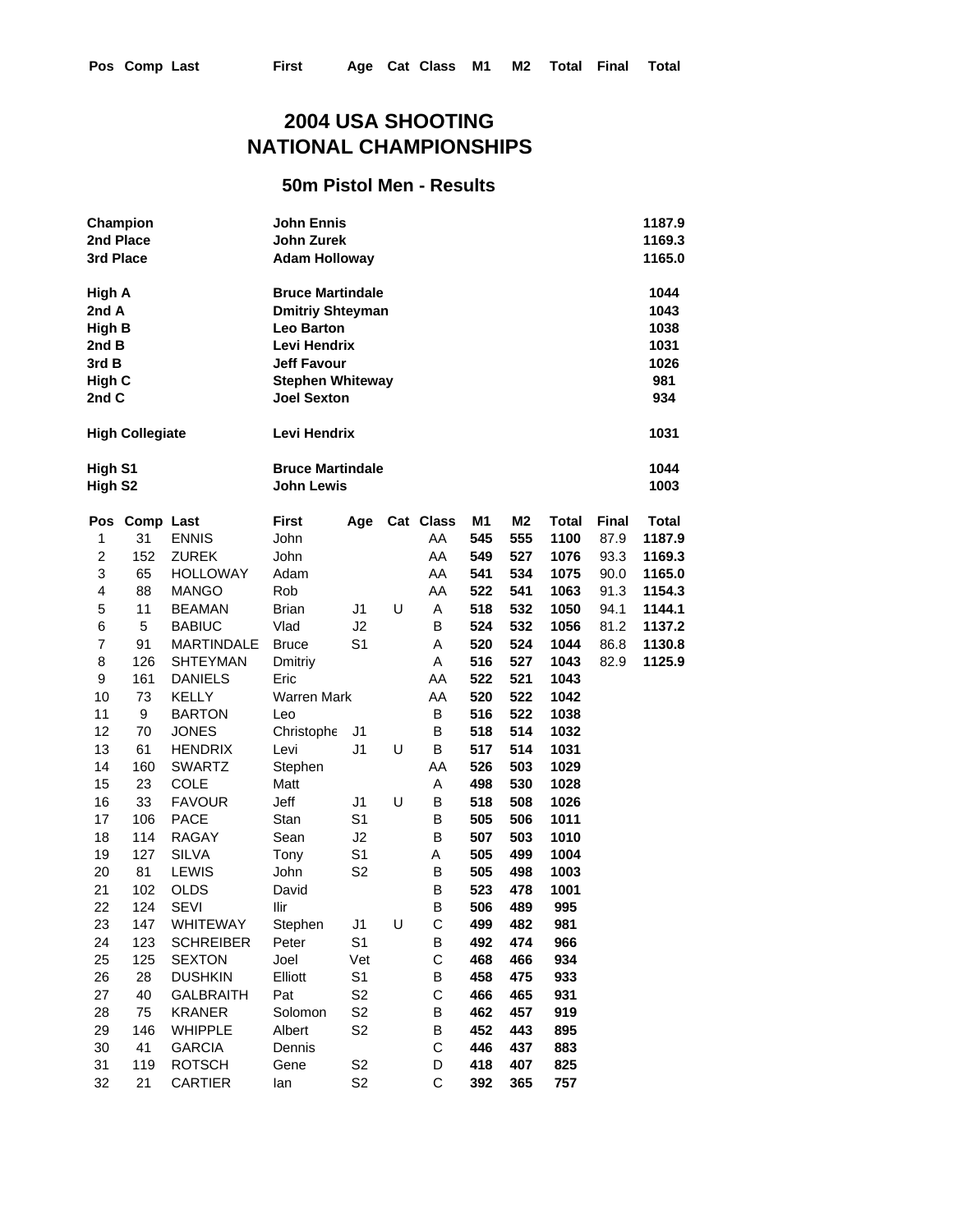| Pos Comp Last | First                           | Age Cat Class M1 M2 Total Final Total |  |  |  |
|---------------|---------------------------------|---------------------------------------|--|--|--|
|               | 50m Pistol Junior Men - Results |                                       |  |  |  |

|     |                                           |              |                |                                           |                          |           |                | 1056<br>1050<br>1032 |
|-----|-------------------------------------------|--------------|----------------|-------------------------------------------|--------------------------|-----------|----------------|----------------------|
|     |                                           | <b>First</b> | Age            |                                           |                          | M1        | M <sub>2</sub> | Total                |
| 5   | <b>BABIUC</b>                             | Vlad         | J2             |                                           | В                        | 524       | 532            | 1056                 |
| 11  | <b>BEAMAN</b>                             | <b>Brian</b> | J1             | U                                         | Α                        | 518       | 532            | 1050                 |
| 70  | <b>JONES</b>                              | Christophe   | J1             |                                           | в                        | 518       | 514            | 1032                 |
| 61  | <b>HENDRIX</b>                            | Levi         | J1             | U                                         | в                        | 517       | 514            | 1031                 |
| 33  | <b>FAVOUR</b>                             | Jeff         | J1             | U                                         | в                        | 518       | 508            | 1026                 |
| 114 | <b>RAGAY</b>                              | Sean         | J <sub>2</sub> |                                           | B                        | 507       | 503            | 1010                 |
| 147 | WHITEWAY                                  | Stephen      | J1             | U                                         | С                        | 499       | 482            | 981                  |
| Pos | Champion<br><b>2nd Place</b><br>3rd Place | Comp Last    |                | <b>Vlad Babiuc</b><br><b>Brian Beaman</b> | <b>Christopher Jones</b> | Cat Class |                |                      |

#### **10m Air Pistol Men - Results**

| Champion<br>2nd Place<br>3rd Place                                 |                        |                   |                    | <b>John Ennis</b><br><b>Adam Holloway</b><br><b>Rob Mango</b>                                                    | 1241.4<br>1239.0<br>1231.1 |                         |                |                |       |              |                                              |
|--------------------------------------------------------------------|------------------------|-------------------|--------------------|------------------------------------------------------------------------------------------------------------------|----------------------------|-------------------------|----------------|----------------|-------|--------------|----------------------------------------------|
| <b>High A</b><br>2nd A<br>3rd A<br><b>High B</b><br>2nd B<br>3rd B |                        |                   |                    | <b>Bill Poole</b><br><b>Patrick Cannon</b><br><b>Ryan Benteman</b><br><b>Derek Lustig</b><br><b>Chris Loftis</b> |                            | <b>Dmitriy Shteyman</b> |                |                |       |              | 1110<br>1098<br>1097<br>1071<br>1069<br>1068 |
| High S1<br>High S <sub>2</sub>                                     | <b>High Collegiate</b> |                   |                    | <b>Jeff Favour</b><br><b>Bruce Martindale</b><br><b>John Lewis</b>                                               |                            |                         |                |                |       |              | 1091<br>1132<br>1086                         |
| Pos                                                                | Comp Last              |                   | <b>First</b>       | Age                                                                                                              |                            | Cat Class               | M <sub>1</sub> | M <sub>2</sub> | Total | <b>Final</b> | <b>Total</b>                                 |
| 1                                                                  | 31                     | <b>ENNIS</b>      | John               |                                                                                                                  |                            | AA                      | 572            | 572            | 1144  | 97.4         | 1241.4                                       |
| $\overline{2}$                                                     | 65                     | <b>HOLLOWAY</b>   | Adam               |                                                                                                                  |                            | AA                      | 571            | 569            | 1140  | 99.0         | 1239.0                                       |
| 3                                                                  | 88                     | <b>MANGO</b>      | Rob                |                                                                                                                  |                            | AA                      | 571            | 561            | 1132  | 99.1         | 1231.1                                       |
| $\overline{\mathbf{4}}$                                            | 152                    | <b>ZUREK</b>      | John               |                                                                                                                  |                            | AA                      | 569            | 576            | 1145  | 85.9         | 1230.9                                       |
| 5                                                                  | 91                     | <b>MARTINDALE</b> | <b>Bruce</b>       | S <sub>1</sub>                                                                                                   |                            | AA                      | 573            | 559            | 1132  | 95.6         | 1227.6                                       |
| $\,6$                                                              | 11                     | <b>BEAMAN</b>     | Brian              | J <sub>1</sub>                                                                                                   | U                          | A                       | 563            | 556            | 1119  | 100.3        | 1219.3                                       |
| $\overline{7}$                                                     | 92                     | <b>MAXWELL</b>    | Cody               |                                                                                                                  |                            | AA                      | 563            | 563            | 1126  | 89.3         | 1215.3                                       |
| 8                                                                  | 70                     | <b>JONES</b>      | Christophe         | J1                                                                                                               |                            | A                       | 557            | 564            | 1121  | 92.8         | 1213.8                                       |
| 9                                                                  | 105                    | <b>OWSLEY</b>     | Cody               | J2                                                                                                               |                            | A                       | 560            | 558            | 1118  |              |                                              |
| 10                                                                 | 160                    | <b>SWARTZ</b>     | Stephen            |                                                                                                                  |                            | AA                      | 553            | 563            | 1116  |              |                                              |
| 11                                                                 | 127                    | <b>SILVA</b>      | Tony               | S <sub>1</sub>                                                                                                   |                            | AA                      | 555            | 558            | 1113  |              |                                              |
| 12                                                                 | 9                      | <b>BARTON</b>     | Leo                |                                                                                                                  |                            | AA                      | 560            | 552            | 1112  |              |                                              |
| 13                                                                 | 112                    | <b>POOLE</b>      | Bill               |                                                                                                                  |                            | A                       | 558            | 552            | 1110  |              |                                              |
| 14                                                                 | 73                     | <b>KELLY</b>      | <b>Warren Mark</b> |                                                                                                                  |                            | AA                      | 562            | 545            | 1107  |              |                                              |
| 15                                                                 | 113                    | <b>POTTER</b>     | Warren             |                                                                                                                  | $\vee$                     | AA                      | 551            | 553            | 1104  |              |                                              |
| 16                                                                 | 161                    | <b>DANIELS</b>    | Eric               |                                                                                                                  |                            | AA                      | 556            | 546            | 1102  |              |                                              |
| 17                                                                 | 20                     | <b>CANNON</b>     | Patrick            | J <sub>1</sub>                                                                                                   |                            | Α                       | 550            | 548            | 1098  |              |                                              |
| 18                                                                 | 126                    | <b>SHTEYMAN</b>   | Dmitriy            |                                                                                                                  |                            | A                       | 545            | 552            | 1097  |              |                                              |
| 19                                                                 | 114                    | <b>RAGAY</b>      | Sean               | J2                                                                                                               |                            | A                       | 551            | 546            | 1097  |              |                                              |
| 20                                                                 | 23                     | <b>COLE</b>       | Matt               |                                                                                                                  |                            | AA                      | 552            | 544            | 1096  |              |                                              |
| 21                                                                 | 33                     | <b>FAVOUR</b>     | Jeff               | J1                                                                                                               | U                          | AA                      | 544            | 547            | 1091  |              |                                              |
| 22                                                                 | 86                     | LUTZ JR           | S. Anthony         | J2                                                                                                               |                            | Α                       | 544            | 546            | 1090  |              |                                              |
| 23                                                                 | 123                    | <b>SCHREIBER</b>  | Peter              | S <sub>1</sub>                                                                                                   |                            | A                       | 541            | 545            | 1086  |              |                                              |

24 81 LEWIS John S2 A **545 541 1086**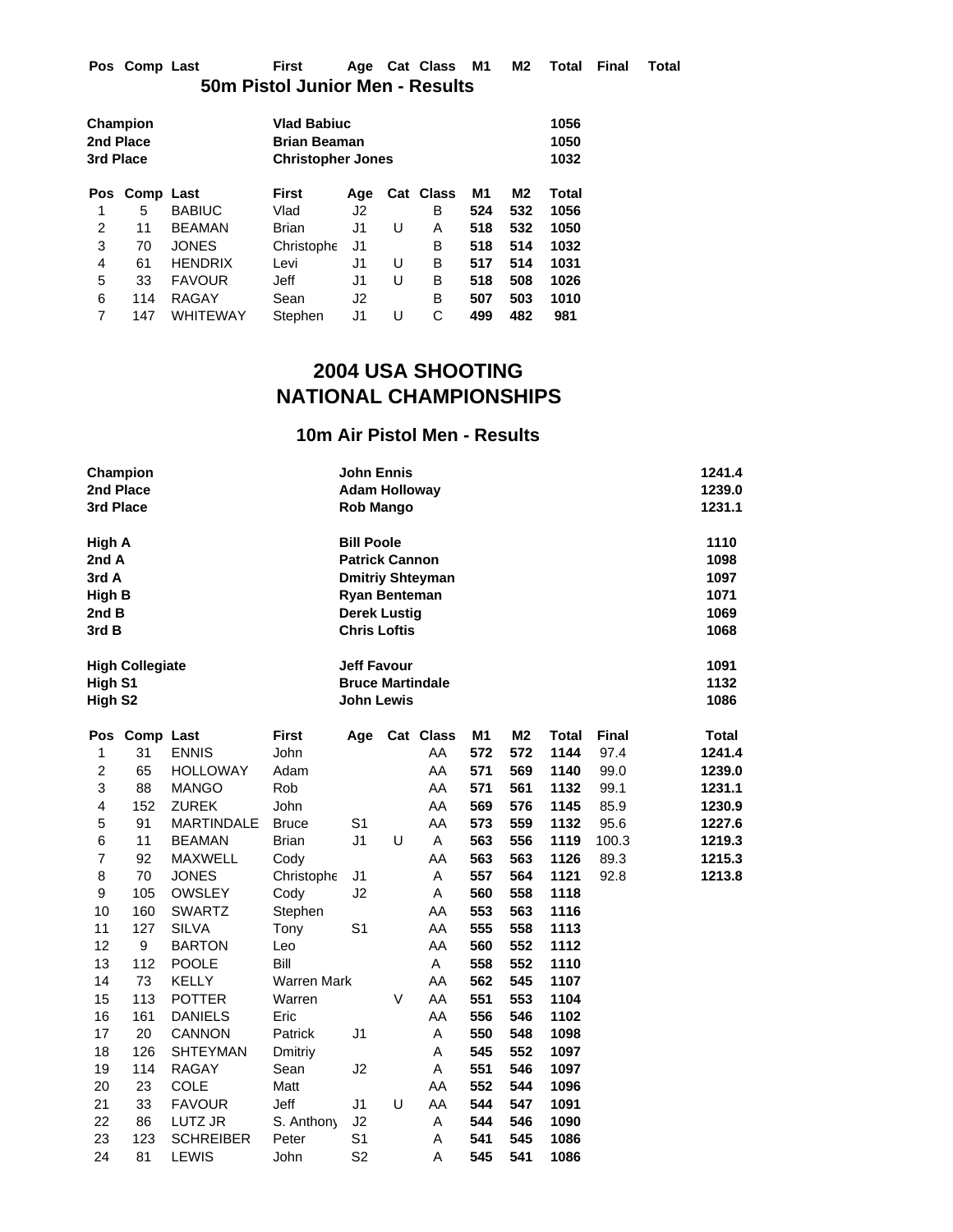| <b>Pos</b> |     | Comp Last        | First        | Age            |   | Cat Class | M1  | M2         | Total | Final | <b>Total</b> |
|------------|-----|------------------|--------------|----------------|---|-----------|-----|------------|-------|-------|--------------|
| 25         | 106 | PACE             | Stan         | S <sub>1</sub> |   | A         | 549 | 537        | 1086  |       |              |
| 26         | 61  | <b>HENDRIX</b>   | Levi         | J1             | U | A         | 548 | 537        | 1085  |       |              |
| 27         | 100 | <b>MUXEN</b>     | Andrew       | J1             |   | A         | 546 | 528        | 1074  |       |              |
| 28         | 102 | <b>OLDS</b>      | David        |                |   | A         | 535 | 538        | 1073  |       |              |
| 29         | 14  | <b>BENTEMAN</b>  | Ryan         | J2             |   | В         | 531 | 540        | 1071  |       |              |
| 30         | 134 | <b>STAJNER</b>   | Mario        |                |   | Α         | 528 | 542        | 1070  |       |              |
| 31         | 117 | REED             | Charles      | S <sub>2</sub> |   | Α         | 539 | 531        | 1070  |       |              |
| 32         | 85  | <b>LUSTIG</b>    | Derek        | J1             | U | В         | 546 | 523        | 1069  |       |              |
| 33         | 147 | <b>WHITEWAY</b>  | Stephen      | J1             | U | Α         | 538 | 530        | 1068  |       |              |
| 34         | 82  | <b>LOFTIS</b>    | Chris        | J2             |   | В         | 549 | 519        | 1068  |       |              |
| 35         | 50  | HALENAR          | Cliff        | S2             |   | AA        | 543 | 524        | 1067  |       |              |
| 36         | 103 | <b>OSBORN</b>    | Ari T.K.     | J3             |   | В         | 527 | 537        | 1064  |       |              |
| 37         | 74  | KRAFT            | Timothy      | S <sub>1</sub> |   | Α         | 528 | 534        | 1062  |       |              |
| 38         | 125 | <b>SEXTON</b>    | Joel         | Vet            |   | Α         | 520 | 538        | 1058  |       |              |
| 39         | 29  | <b>ELIE</b>      | Thomas       |                |   | B         | 510 | 545        | 1055  |       |              |
| 40         | 5   | <b>BABIUC</b>    | Vlad         | J2             |   | B         | 513 | 540        | 1053  |       |              |
| 41         | 75  | <b>KRANER</b>    | Solomon      | S <sub>2</sub> |   | Α         | 525 | 525        | 1050  |       |              |
| 42         | 40  | <b>GALBRAITH</b> | Pat          | S <sub>2</sub> |   | В         | 531 | 500        | 1031  |       |              |
| 43         | 146 | <b>WHIPPLE</b>   | Albert       | S <sub>2</sub> |   | B         | 496 | 499        | 995   |       |              |
| 44         | 94  | <b>McCORD</b>    | Daniel       | J1             |   | С         | 499 | 491        | 990   |       |              |
| 45         | 119 | <b>ROTSCH</b>    | Gene         | S <sub>2</sub> |   | С         | 482 | 482        | 964   |       |              |
| 46         | 171 | DuVALL           | <b>Buddy</b> |                |   | AA        | 562 | <b>DNF</b> | 562   |       |              |
| 47         | 49  | <b>HAIRE</b>     | David        |                |   | Α         | 516 |            | DQ    |       |              |

Comp #49 Disqualified after Match 1 Rule # 8.4.2.4.2.3

# **2004 USA SHOOTING NATIONAL CHAMPIONSHIPS**

#### **10m Air Pistol Women - Results**

| 3rd Place                          | Champion<br>2nd Place |                         | 826.5<br><b>Sandra Uptagrafft</b><br>824.8<br>Teresa Meyer<br>824.5<br>Nora Stoyanova             |                |           |              |     |     |       |              |           |           |                          |
|------------------------------------|-----------------------|-------------------------|---------------------------------------------------------------------------------------------------|----------------|-----------|--------------|-----|-----|-------|--------------|-----------|-----------|--------------------------|
| High A<br>2nd A<br>High B<br>2nd B |                       |                         | <b>Mandy Gengenbacher</b><br><b>Tess Salb</b><br><b>Mary Lou Garcia</b><br><b>Sloane Milstein</b> |                |           |              |     |     |       |              |           |           | 720<br>718<br>726<br>706 |
| <b>Pos</b>                         | Comp Last             |                         | First                                                                                             | Age            | Cat       | <b>Class</b> | M1  | M2  | Total | <b>Final</b> | <b>SO</b> | <b>SO</b> | Total                    |
| 1                                  | 159                   | <b>UPTAGRAFFT</b>       | Sandra                                                                                            |                | W         | AA           | 358 | 373 | 731   | 95.5         |           |           | 826.5                    |
| 2                                  | 97                    | <b>MEYER</b>            | Teresa                                                                                            | J1             | W         | A            | 365 | 363 | 728   | 96.8         |           |           | 824.8                    |
| 3                                  | 135                   | <b>STOYANOVA</b>        | Nora                                                                                              |                | W         | AA           | 376 | 358 | 734   | 90.5         | 9.8       | 9.2       | 824.5                    |
| 4                                  | 90                    | <b>MARSHALL</b>         | Jessica                                                                                           |                | W         | AA           | 360 | 369 | 729   | 95.5         | 9.8       | 8.8       | 824.5                    |
| 5                                  | 42                    | <b>GARCIA</b>           | Mary Lou                                                                                          |                | W         | B            | 369 | 357 | 726   | 93.4         |           |           | 819.4                    |
| 6                                  | 44                    | <b>GENGENBACHIMandy</b> |                                                                                                   |                | W         | A            | 361 | 359 | 720   | 98.6         |           |           | 818.6                    |
| 7                                  | 140                   | <b>TRICKET</b>          | Jennifer                                                                                          |                | WU        | A            | 356 | 361 | 717   | 98.4         |           |           | 815.4                    |
| 8                                  | 121                   | <b>SALB</b>             | Tes                                                                                               |                | W         | A            | 353 | 365 | 718   | 93.0         |           |           | 811.0                    |
| 9                                  | 77                    | <b>LACKO</b>            | J. Michelle                                                                                       |                | W         | A            | 357 | 359 | 716   |              |           |           |                          |
| 10                                 | 98                    | <b>MILSTEIN</b>         | Sloane                                                                                            |                | W         | В            | 354 | 352 | 706   |              |           |           |                          |
| 11                                 | 153                   | <b>DEPPE</b>            | Heather                                                                                           | JЗ             | W         | B            | 344 | 356 | 700   |              |           |           |                          |
| 12                                 | 19                    | CALLAHAN                | Kathryn                                                                                           | S <sub>1</sub> | W         | В            | 339 | 347 | 686   |              |           |           |                          |
| 13                                 | 32                    | <b>FAVOUR</b>           | Annie                                                                                             |                | <b>WU</b> | B            | 325 | 354 | 679   |              |           |           |                          |
| 14                                 | 83                    | LOFTIS                  | Rebecca                                                                                           | J2             | W         | С            | 339 | 324 | 663   |              |           |           |                          |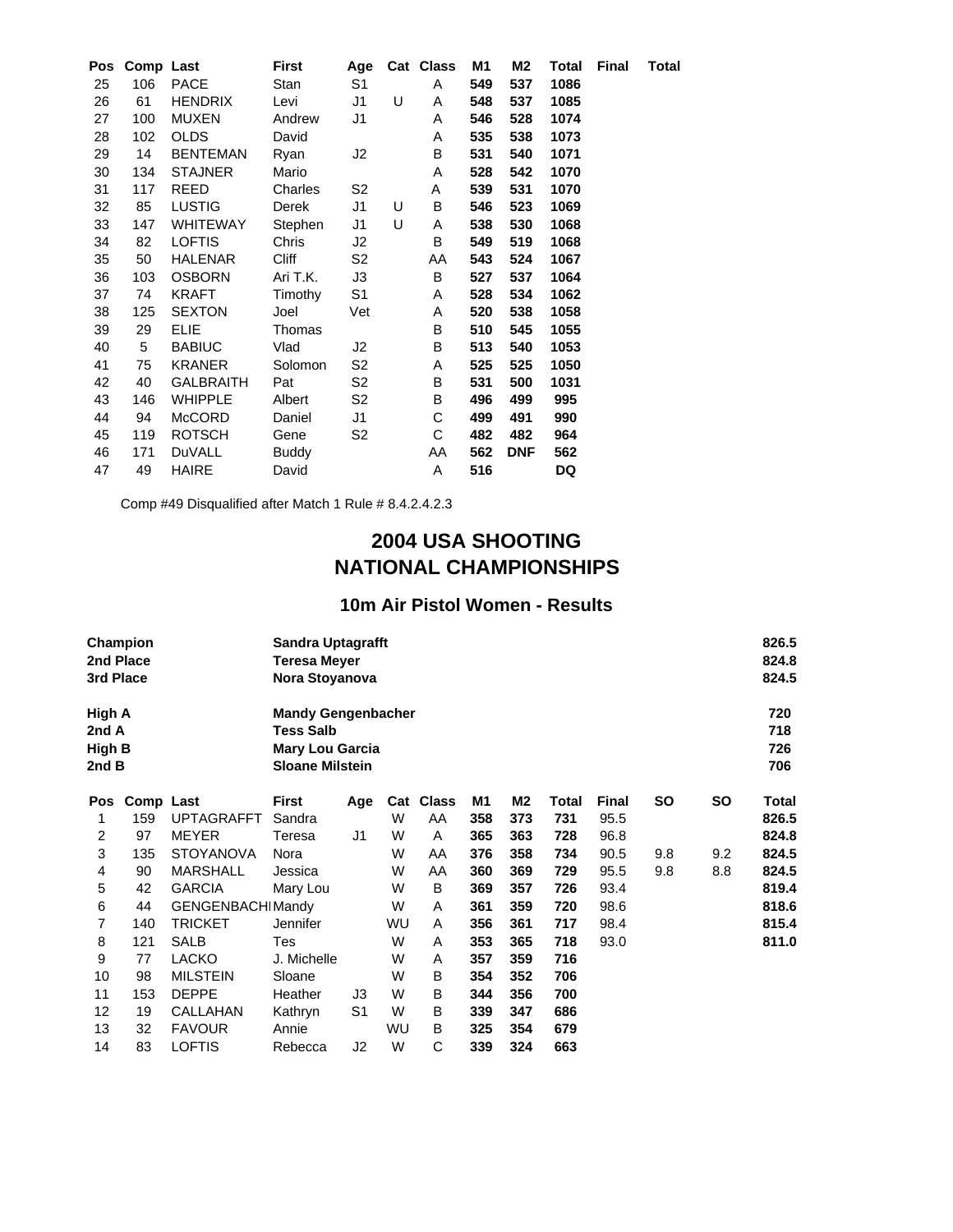#### **Pos Comp Last First Age Cat Class M1 M2 Total Final Total 10m Air Pistol Junior Women - Results**

|           | Champion      |              |                      | <b>Teresa Meyer</b>   |   |           |     |     |       |  |  |  |
|-----------|---------------|--------------|----------------------|-----------------------|---|-----------|-----|-----|-------|--|--|--|
|           | 2nd Place     |              | <b>Heather Deppe</b> |                       |   |           |     |     | 700   |  |  |  |
| 3rd Place |               |              |                      | <b>Rebecca Loftis</b> |   |           |     |     |       |  |  |  |
|           | Pos Comp Last |              | First                | Aae                   |   | Cat Class | M1  | M2  | Total |  |  |  |
|           | 97            | <b>MFYFR</b> | Teresa               | J1                    | W | А         | 365 | 363 | 728   |  |  |  |
|           |               |              |                      |                       |   |           |     |     |       |  |  |  |
| 2         | 153           | <b>DEPPE</b> | Heather              | JЗ                    | W | в         | 344 | 356 | 700   |  |  |  |

# **2004 USA SHOOTING NATIONAL CHAMPIONSHIPS**

#### **25m Pistol Women - Results**

| 3rd Place        | Champion<br>2nd Place |                   |              | 1241.2<br><b>Sandra Uptagrafft</b><br>1215.4<br>Nora Stoyanova<br>1213.3<br><b>Jennifer Trickett</b> |                 |                   |            |     |            |     |     |       |              |              |
|------------------|-----------------------|-------------------|--------------|------------------------------------------------------------------------------------------------------|-----------------|-------------------|------------|-----|------------|-----|-----|-------|--------------|--------------|
| High A<br>High B |                       |                   |              |                                                                                                      | <b>Tes Salb</b> | J. Michelle Lacko |            |     |            |     |     |       |              | 1109<br>1078 |
| <b>Pos</b>       | Comp Last             |                   | <b>First</b> | Age                                                                                                  | Cat             | <b>Class</b>      | <b>Pre</b> | M1  | <b>Pre</b> | RF  | M2  | Total | <b>Final</b> | Total        |
|                  | 159                   | <b>UPTAGRAFFT</b> | Sandra       |                                                                                                      | W               | AA                | 285        | 569 | 285        | 288 | 573 | 1142  | 99.2         | 1241.2       |
| 2                | 135                   | <b>STOYANOVA</b>  | Nora         |                                                                                                      | W               | AA                | 281        | 553 | 282        | 285 | 567 | 1120  | 95.4         | 1215.4       |
| 3                | 140                   | <b>TRICKETT</b>   | Jennifer     |                                                                                                      | WU              | A                 | 275        | 551 | 279        | 285 | 564 | 1115  | 98.3         | 1213.3       |
| 4                | 121                   | SALB              | Tes          |                                                                                                      | W               | A                 | 277        | 553 | 285        | 271 | 556 | 1109  | 97.5         | 1206.5       |
| 5                | 90                    | <b>MARSHALL</b>   | Jessica      |                                                                                                      | W               | AA                | 280        | 558 | 276        | 276 | 552 | 1110  | 86.6         | 1196.6       |
| 6                | 19                    | CALLAHAN          | Kathryn      | S1                                                                                                   | W               | A                 | 274        | 542 | 273        | 270 | 543 | 1085  | 95.3         | 1180.3       |
| 7                | 77                    | <b>LACKO</b>      | J. Michelle  |                                                                                                      | W               | С                 | 265        | 540 | 267        | 271 | 538 | 1078  | 85.4         | 1163.4       |
| 8                | 97                    | <b>MEYER</b>      | Teresa       | J1                                                                                                   | W               | B                 | 276        | 538 | 276        | 257 | 533 | 1071  | 83.1         | 1154.1       |
| 9                | 153                   | <b>DEPPE</b>      | Heather      | J3                                                                                                   | W               | B                 | 263        | 528 | 261        | 256 | 517 | 1045  |              |              |

### **25m Pistol Junior Women - Results**

|   | Champion<br>2nd Place |              |         | <b>Teresa Meyer</b><br><b>Heather Deppe</b> |   |                      |     |     |            |           | 1071<br>1045   |       |
|---|-----------------------|--------------|---------|---------------------------------------------|---|----------------------|-----|-----|------------|-----------|----------------|-------|
|   | Pos Comp Last         |              | First   | Aae                                         |   | <b>Cat Class Pre</b> |     | M1  | <b>Pre</b> | <b>RF</b> | M <sub>2</sub> | Total |
|   | 97                    | <b>MFYFR</b> | Teresa  | J1.                                         | W | в                    | 276 | 538 | 276        | 257       | 533            | 1071  |
| 2 | 153                   | <b>DEPPE</b> | Heather | JЗ                                          | W | в                    | 263 | 528 | 261        | 256       | 517            | 1045  |

# **2004 USA SHOOTING NATIONAL CHAMPIONSHIPS**

### **25m Rapid Fire Pistol Men - Results**

|               | Champion      |                  | <b>Keith Sanderson</b> |                        |  |           |     |     |       |       |        |  |
|---------------|---------------|------------------|------------------------|------------------------|--|-----------|-----|-----|-------|-------|--------|--|
| 2nd Place     |               |                  | <b>John Ennis</b>      |                        |  |           |     |     |       |       | 1216.2 |  |
| 3rd Place     |               |                  |                        | <b>Eric Weeldreyer</b> |  |           |     |     |       |       | 1219.6 |  |
| <b>High B</b> |               |                  | <b>Joel Sexton</b>     |                        |  |           |     |     |       |       | 1076   |  |
| 2ndB          |               |                  | <b>Tony Silva</b>      |                        |  |           |     |     |       |       | 1042   |  |
|               | Pos Comp Last |                  | <b>First</b>           | Aae                    |  | Cat Class | M1  | M2  | Total | Final | Total  |  |
|               | 176           | <b>SANDERSON</b> | Keith                  |                        |  | AA        | 571 | 583 | 1154  | 94.5  | 1248.5 |  |
| 2             | 31            | <b>ENNIS</b>     | John                   |                        |  | AA        | 555 | 568 | 1123  | 96.6  | 1219.6 |  |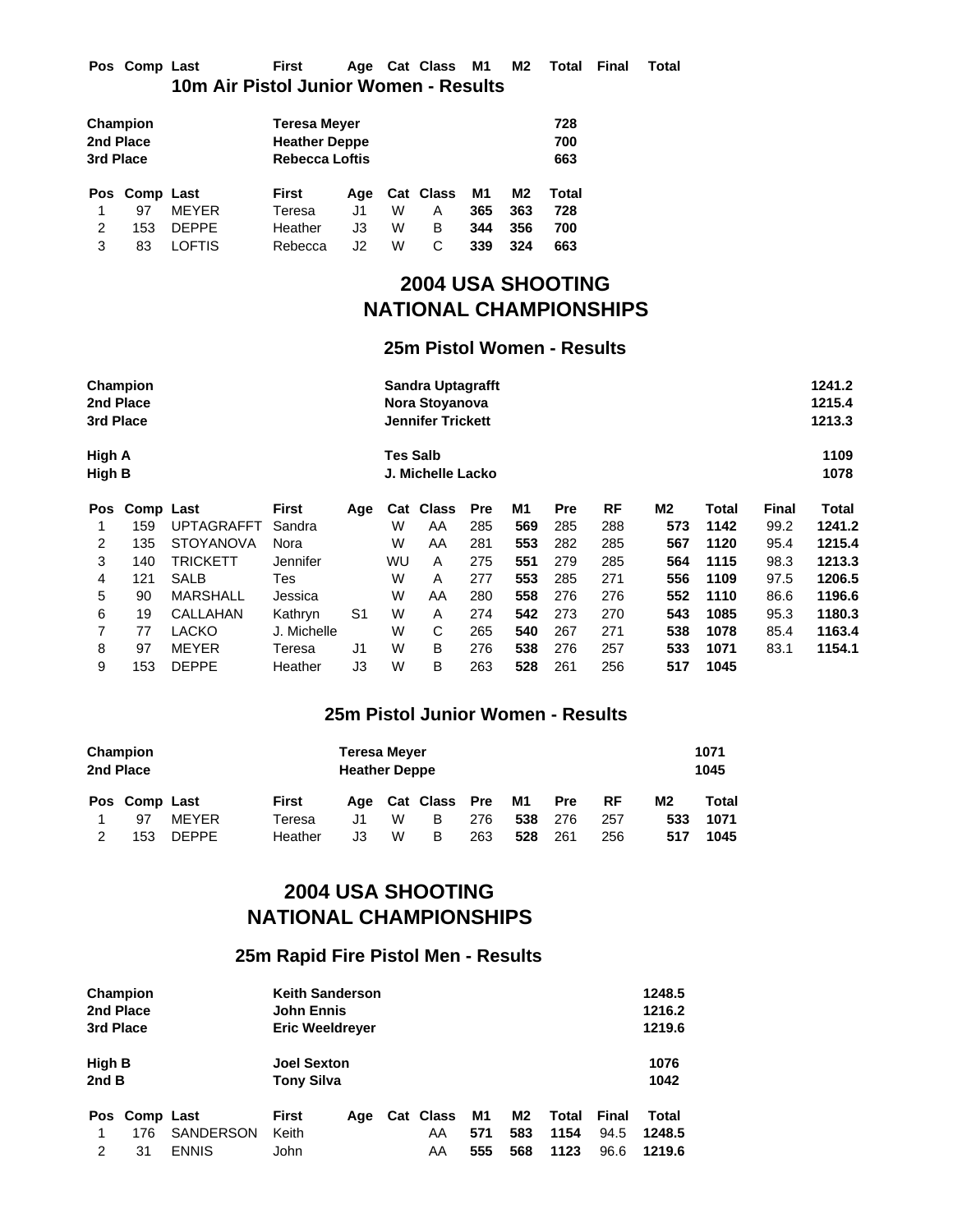|    | Pos Comp Last |                        | <b>First</b> | Aqe |   | Cat Class | M1  | M2  | Total | Final | Total  |
|----|---------------|------------------------|--------------|-----|---|-----------|-----|-----|-------|-------|--------|
| 3  | 144           | <b>WEELDREYER Eric</b> |              | S1  |   | AA        | 560 | 564 | 1124  | 92.2  | 1216.2 |
| 4  | 92            | <b>MAXWELL</b>         | Cody         |     |   | AA        | 553 | 563 | 1116  | 94.5  | 1210.5 |
| 5  | 126           | <b>SHTEYMAN</b>        | Dmitriy      |     |   | A         | 554 | 552 | 1106  | 93.9  | 1199.9 |
| 6  | 61            | <b>HENDRIX</b>         | Levi         | J1  |   | B         | 533 | 553 | 1086  | 91.9  | 1177.9 |
| 7  | 102           | <b>OLDS</b>            | David        |     |   | Α         | 544 | 534 | 1078  |       |        |
| 8  | 125           | <b>SEXTON</b>          | Joel         | Vet |   | В         | 535 | 541 | 1076  |       |        |
| 9  | 152           | <b>ZUREK</b>           | John         |     |   | AA        | 524 | 547 | 1071  |       |        |
| 10 | 127           | <b>SILVA</b>           | Tony         | S1  |   | В         | 524 | 518 | 1042  |       |        |
| 11 | 11            | <b>BEAMAN</b>          | <b>Brian</b> | J1  | U | D         | 495 | 530 | 1025  |       |        |
| 12 | 70            | <b>JONES</b>           | Christophe   | J1  |   | С         | 468 | 494 | 962   |       |        |

# **25m Rapid Fire Pistol Junior Men - Results**

| 3rd Place | Champion<br>2nd Place |                |              | Levi Hendrix<br><b>Brian Beaman</b><br><b>Christopher</b> |   |           |     |     |       |  |
|-----------|-----------------------|----------------|--------------|-----------------------------------------------------------|---|-----------|-----|-----|-------|--|
|           | Pos Comp Last         |                | <b>First</b> | Aae                                                       |   | Cat Class | M1  | M2  | Total |  |
| 1         | 61                    | <b>HENDRIX</b> | Levi         | J1                                                        |   | в         | 533 | 553 | 1086  |  |
| 2         | 11                    | <b>BEAMAN</b>  | <b>Brian</b> | J1                                                        | U | D         | 495 | 530 | 1025  |  |
| 3         | 70                    | <b>JONES</b>   | Christophe   | J1                                                        |   | С         | 468 | 494 | 962   |  |

# **2004 USA SHOOTING NATIONAL CHAMPIONSHIPS**

## **10m Running Target Men**

| 2nd Place<br>3rd Place | Champion      |                |              | Armando Ayala<br><b>Henry Gray</b><br><b>Chris Hatcher</b> |  |           | 1225.7<br>1206.4<br>1183.6 |     |       |       |        |
|------------------------|---------------|----------------|--------------|------------------------------------------------------------|--|-----------|----------------------------|-----|-------|-------|--------|
|                        | Pos Comp Last |                | <b>First</b> | Age                                                        |  | Cat Class | M1                         | M2  | Total | Final | Total  |
|                        | 167           | AYALA          | Armando      |                                                            |  | AA        | 565                        | 563 | 1128  | 97.7  | 1225.7 |
| 2                      | 169           | GRAY           | Henry        |                                                            |  | AA        | 549                        | 564 | 1113  | 93.4  | 1206.4 |
| 3                      | 168           | <b>HATCHER</b> | Chris        |                                                            |  | AA        | 549                        | 546 | 1095  | 88.6  | 1183.6 |
| 4                      | 107           | <b>PARISH</b>  | Anthony      | S1                                                         |  | Е         | 440                        | 408 | 848   | 47.0  | 895.0  |
| 5                      | 139           | THOMPSON       | <b>Ben</b>   | JЗ                                                         |  | Е         | 322                        | 346 | 668   | 65.8  | 733.8  |

### **10m Running Target Junior Men**

| Champion      |              | <b>Ben Thompson</b> |    |  |                  |      |      | 668   |
|---------------|--------------|---------------------|----|--|------------------|------|------|-------|
| Pos Comp Last |              | First               |    |  | Age Cat Class M1 |      | M1   | Total |
|               | 139 THOMPSON | Ben                 | JЗ |  | Е.               | -322 | -346 | 668   |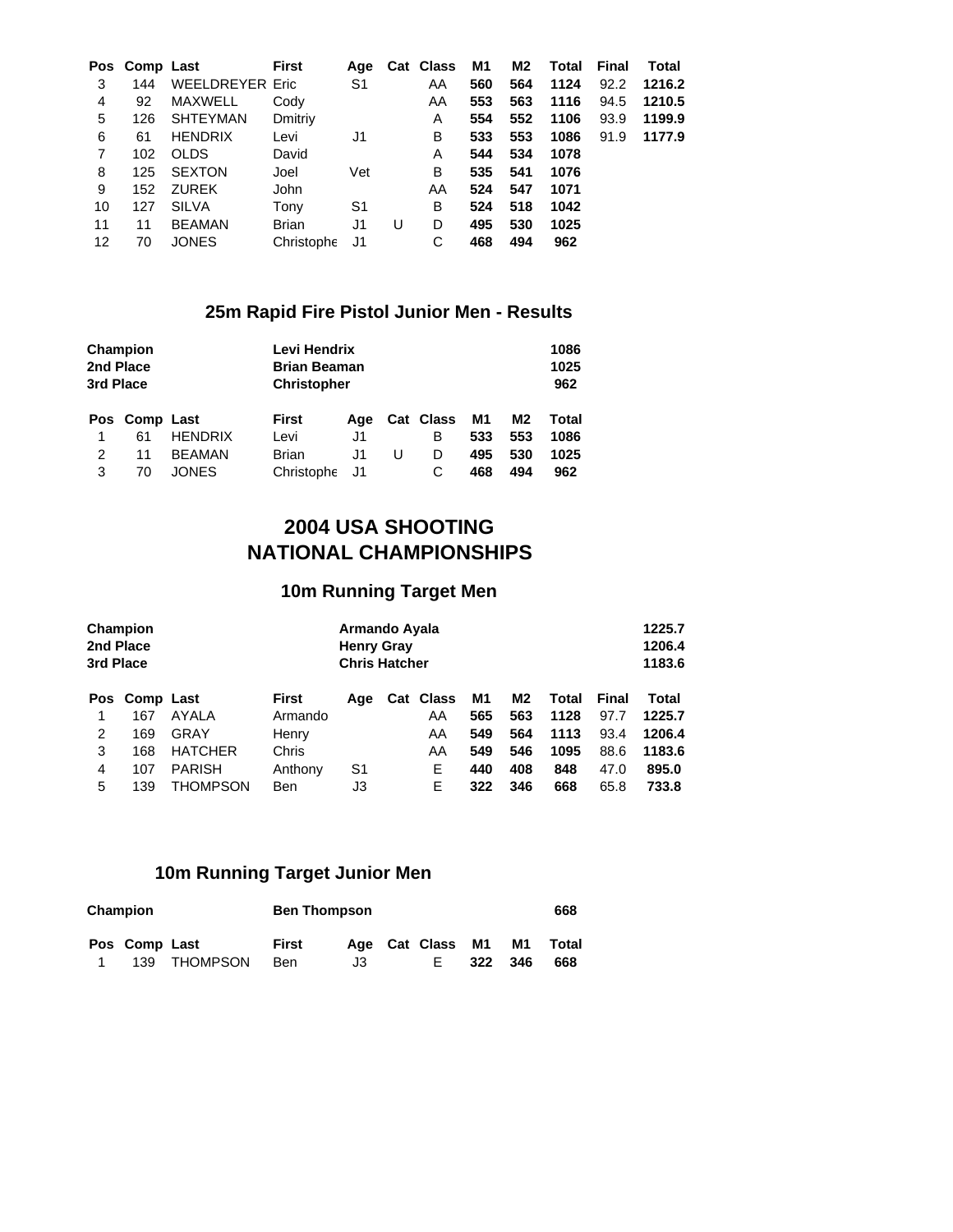### **10m Running Target Mixed Men - Results**

|   | Champion<br>2nd Place<br>3rd Place<br>Pos Comp Last |                |              | Armando Ayala<br><b>Henry Gray</b><br><b>Chris Hatcher</b> |           |    |    |     |    |    |     | 385<br>379<br>361 |
|---|-----------------------------------------------------|----------------|--------------|------------------------------------------------------------|-----------|----|----|-----|----|----|-----|-------------------|
|   |                                                     |                | <b>First</b> | Age                                                        | Cat Class |    |    |     |    |    | 2   | Total             |
|   | 167                                                 | AYALA          | Armando      |                                                            | AA        | 97 | 94 | 191 | 96 | 98 | 194 | 385               |
| 2 | 169                                                 | GRAY           | Henry        |                                                            | AA        | 93 | 95 | 188 | 94 | 97 | 191 | 379               |
| 3 | 168                                                 | <b>HATCHER</b> | Chris        |                                                            | AA        | 94 | 91 | 185 | 83 | 93 | 176 | 361               |
| 4 | 139                                                 | THOMPSON       | Ben          | JЗ                                                         | Е         | 67 | 58 | 125 | 75 | 48 | 123 | 248               |
| 5 | 107                                                 | <b>PARISH</b>  | Anthony      | S <sub>1</sub>                                             | Е         | 49 | 68 | 117 | 63 | 64 | 127 | 244               |

### **10m Running Target Mixed Junior Men - Results**

| Champion |               |              | <b>Ben Thompson</b> |     |  |               |    |    |     | 248 |    |     |       |
|----------|---------------|--------------|---------------------|-----|--|---------------|----|----|-----|-----|----|-----|-------|
|          | Pos Comp Last |              | <b>First</b>        |     |  | Age Cat Class |    |    |     |     |    |     | Total |
|          |               | 139 THOMPSON | Ben                 | J3. |  | E.            | 67 | 58 | 125 | 75  | 48 | 123 | 248   |

# **2004 USA SHOOTING NATIONAL CHAMPIONSHIPS**

#### **25m Standard Pistol Men - Results**

| 2nd Place<br>3rd Place | Champion  |                        | <b>Keith Sanderson</b><br><b>John Ennis</b><br>John Zurek |                | 1130<br>1122<br>1118 |     |     |             |
|------------------------|-----------|------------------------|-----------------------------------------------------------|----------------|----------------------|-----|-----|-------------|
| High A<br>High B       |           |                        | <b>Dmitriy Shteyman</b><br><b>Pat Galbraith</b>           |                |                      |     |     | 1090<br>973 |
| High S1                |           |                        | <b>Eric Weeldreyer</b>                                    |                |                      |     |     | 1110        |
| Pos                    | Comp Last |                        | <b>First</b>                                              | Age            | Cat Class            | M1  | M2  | Total       |
| 1                      | 176       | SANDERSON              | Keith                                                     |                | AA                   | 563 | 567 | 1130        |
| 2                      | 31        | <b>ENNIS</b>           | John                                                      |                | AA                   | 557 | 565 | 1122        |
| 3                      | 152       | <b>ZUREK</b>           | John                                                      |                | AA                   | 561 | 557 | 1118        |
| 4                      | 72        | KANG                   | Richard                                                   |                | AA                   | 548 | 563 | 1111        |
| 5                      | 144       | <b>WEELDREYER Eric</b> |                                                           | S1             | AA                   | 553 | 557 | 1110        |
| 6                      | 126       | <b>SHTEYMAN</b>        | Dmitriy                                                   |                | A                    | 539 | 551 | 1090        |
| 7                      | 178       | <b>LACKEY</b>          | Curt                                                      | S1             | AA                   | 535 | 548 | 1083        |
| 8                      | 127       | <b>SILVA</b>           | Tony                                                      | S <sub>1</sub> | Α                    | 534 | 546 | 1080        |
| 9                      | 70        | <b>JONES</b>           | Christophe                                                | J1             | A                    | 541 | 538 | 1079        |
| 10                     | 61        | <b>HENDRIX</b>         | Levi                                                      | J1             | B                    | 538 | 535 | 1073        |
| 11                     | 161       | <b>DANIELS</b>         | Eric                                                      |                | AA                   | 537 | 534 | 1071        |
| 12                     | 65        | <b>HOLLOWAY</b>        | Adam                                                      |                | AA                   | 505 | 545 | 1050        |
| 13                     | 40        | <b>GALBRAITH</b>       | Pat                                                       | S2             | D                    | 492 | 481 | 973         |
| 14                     | 117       | <b>REED</b>            | Charles                                                   | S2             | D                    | 454 | 511 | 965         |